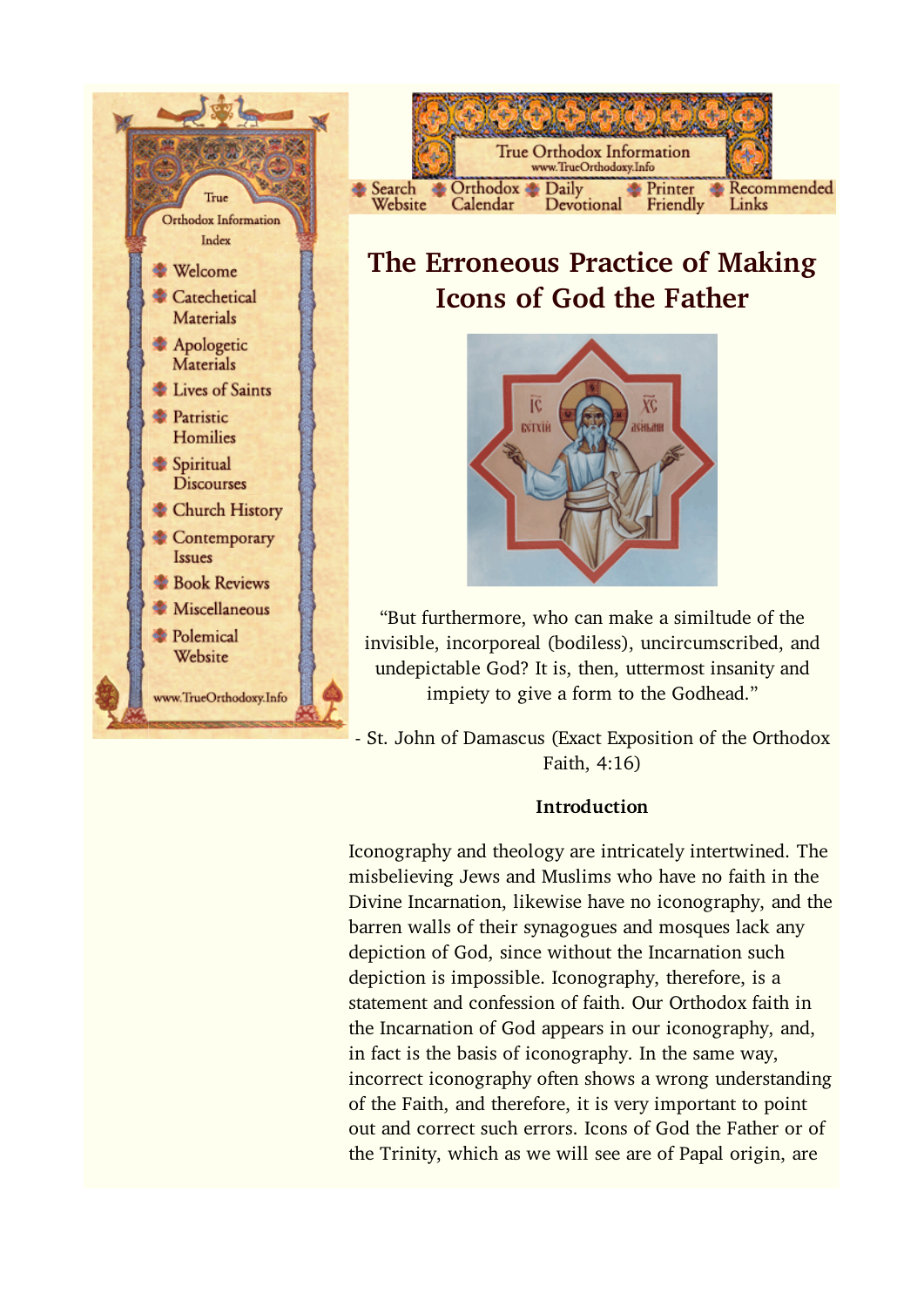just such an important case, and unfortunately, these icons are found in many places today. Consequently, there is a need for such a webpage as this to protect the faithful from this error and set the record straight against misinformation spread by the partisans of error.

Before setting out to learn why these icons are prohibited for Orthodox Christians, let us preempt a possible misunderstanding. This webpage is not about icons labeled "Lord of Hosts" or "Lord of Sabaoth" (Gospod Sabaoth; Kyrios Sabaoth), which may be interpreted as depicting the Son of God either by Himself or depicted simultaneously in heaven and on earth in a manner similar to the icon of Christ simultaneously "Above Enthroned, Below Entombed", since He is also "Lord of Hosts" as are the Father and the Spirit. This webpage is also not concerned with the traditional icon of the Hospitality of Abraham, with Christ (with a cross-stamped halo) and two angels being served by Abraham and Sarah.

These icons are fine. This webpage is only concerned with the erroneous attempts to depict God the Father and God the Holy Spirit, which false iconography came in among some Orthodox Christians from the West's unorthodox painting schools.

The following webpage will demonstrate with the clear witness of the Church Councils and Fathers that (1) icons of God the Father or God the Holy Spirit (with one exception about which we will speak later) are not Orthodox and (2) that these icons are not and never were part of Orthodox tradition but are of Roman Catholic origin.

We will clearly set this forth by asking the following five decisive questions and giving first hand the replies of the Holy Fathers and Councils to them.

I. Does the Church have a tradition of depicting the Godhead, or more particularly, those persons Who did not take on a circumscribed and visible nature, i.e., God the Father or the Holy Spirit?

II. Nevertheless, could the Father or the Spirit be depicted, even as the Son is depicted?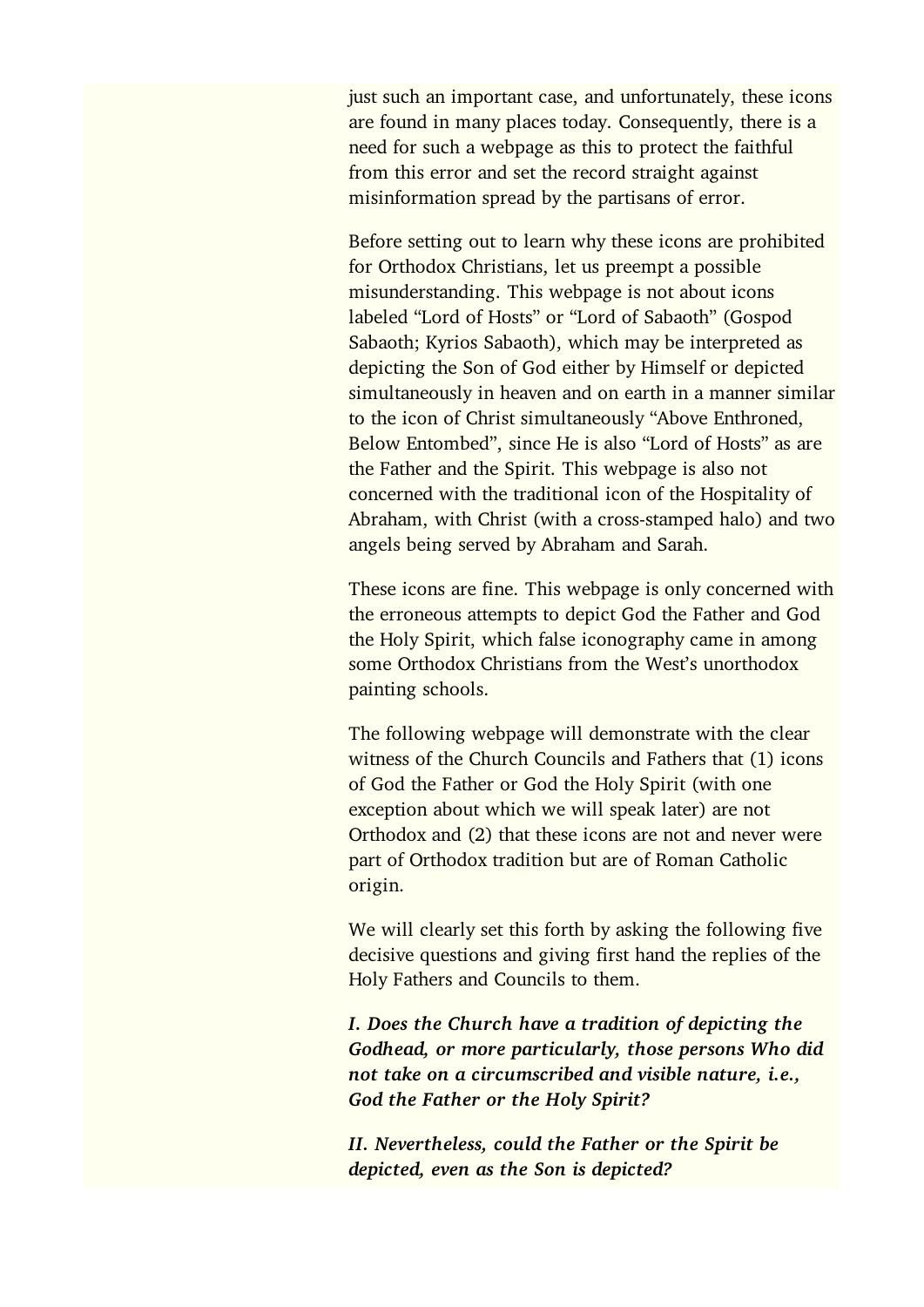III. Was the Father or the Holy Spirit ever seen so as to be depictable, for instance, in the vision of the Ancient of Days by Daniel [Dan. 7]? And if not, then why are the Old Testament visions of the Son, which is before He took flesh and became visible, able to be portrayed, but the Father and the Spirit are not? Were those not visions of the Son's divinity, which likewise should be invisible and undepictable?

IV. If the Divinity is invisible and therefore not depictable, why, therefore, did Christ say, "Blessed are the pure in heart, for they shall see God"[Matt.] or "...their angels continually behold the face of My Father" [Matt.]?

V. If the Father and the Spirit are not depictable, where then did the numerous Icons (so-called) of God the Father and the Holy Spirit found in Orthodox countries come from?

So let us see how the Church answers each of these questions.

[Author's Note: the references for all non-scripture quotations appear in the endnotes, being numbered thus (#); all Old Testament scriptural quotations are according to the Septuagint [LXX] unless otherwise noted; all Greek text has been rendered using "Symbol" font].

Questions and Answers

I. Does the Church have a tradition of depicting the Godhead, or more particularly, those persons Who did not take on a circumscribed and visible nature, i.e., God the Father or the Holy Spirit?

The Holy Fathers of the Seventh Ecumenical Council, and thus the whole Church, flatly deny this, stating: "Christians have never made an icon of the invisible and incomprehensible divinity, but it is only insofar as the Word became flesh and dwelt among us that we paint the mysteries of man's redemption." (1)

If such an authority for iconography as the  $7<sup>th</sup>$  Ecumenical Council has declared that icons of the naked divinity, or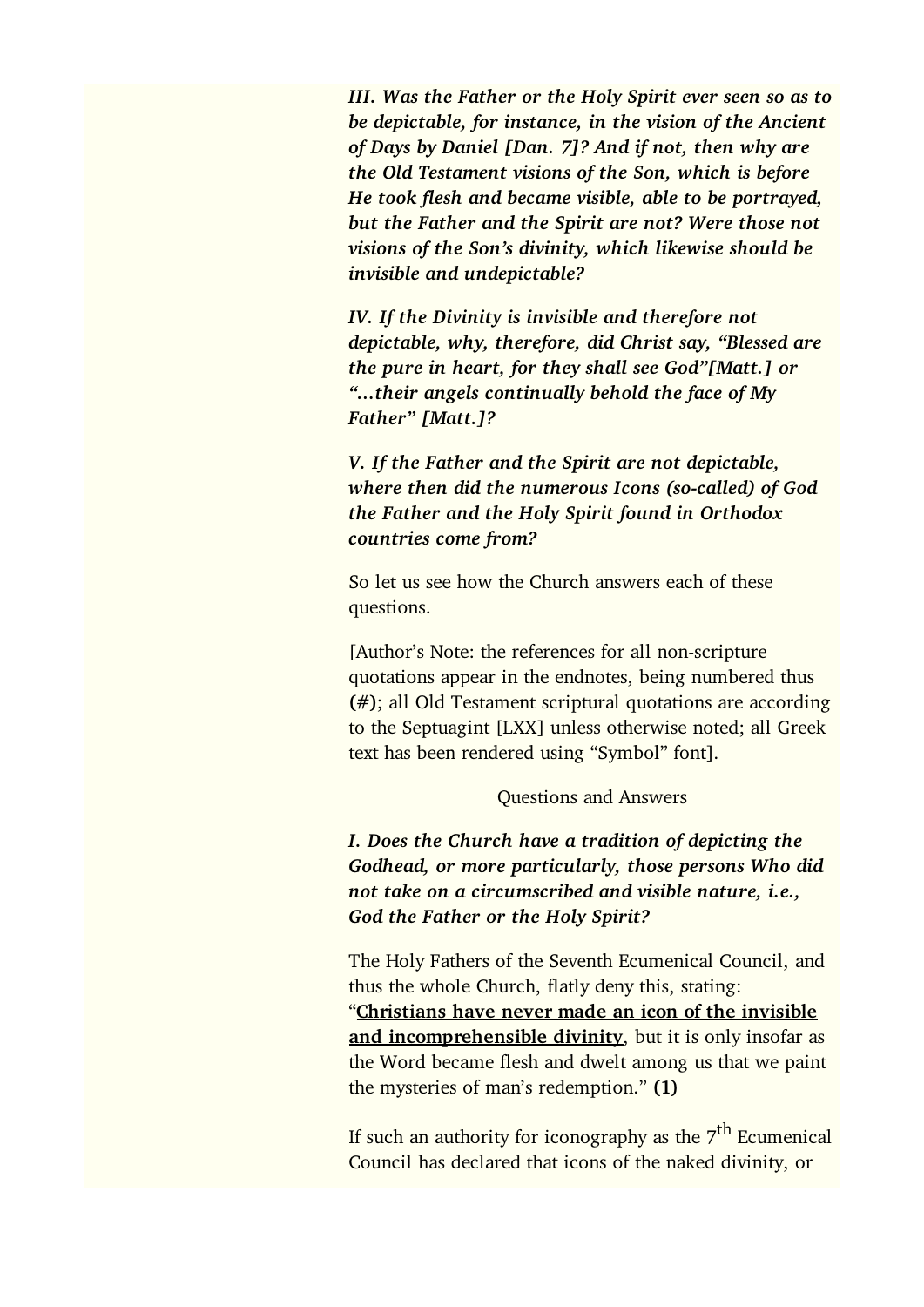the Persons of the Trinity Who have not become incarnate were never thitherto made, can anyone credibly contest the conclusion that such icons are not a part of Orthodox tradition?

St. Pope Gregory II of Rome, an early defender of the Church's iconographic tradition and icon-veneration likewise testifies: "We do not delineate and paint the Father of our Lord Jesus Christ." (2)

Another of Her chief expositors and early champions of Her iconographic tradition, St. Patriarch Germanos of Constantinople firmly states: "We make no icon or likeness or figure of the invisible Divinity upon Which even the sublime orders of angels themselves cannot look or comprehend, but, because the Only-Begotten Son, Who is in the bosom of the Father, accepted to become man by the merciful will of the Father and the Holy Spirit,...we draw His human face and the icon of His human form, according to the flesh and not of his incomprehensible and invisible divinity." (3)

Therefore, the answer to this question is that the Church has not received the tradition of depicting God the Father; and this is most obviously attested to by the fact that these images have only started to appear since the thirteenth century. It is also obvious that an apostolic tradition does not commence thirteen hundred years after the apostles received "the Faith which was once for all delivered to the saints". Jude, 3

## II. Nevertheless, could the Father or the Spirit be depicted, even as the Son is depicted?

St. John of Damascus, perhaps the foremost of the Church's teachers and defenders of its iconographic tradition writes: "But furthermore, who can make a similtude of the invisible, incorporeal (bodiless), uncircumscribed, and undepictable God? It is, then, uttermost insanity and impiety to give a form to the Godhead." (4)

St. Pope Gregory II of Rome explains to the Emperor Leo the Isaurian, the Iconoclast, that we do not and cannot depict the Father: "Why do we not delineate and paint the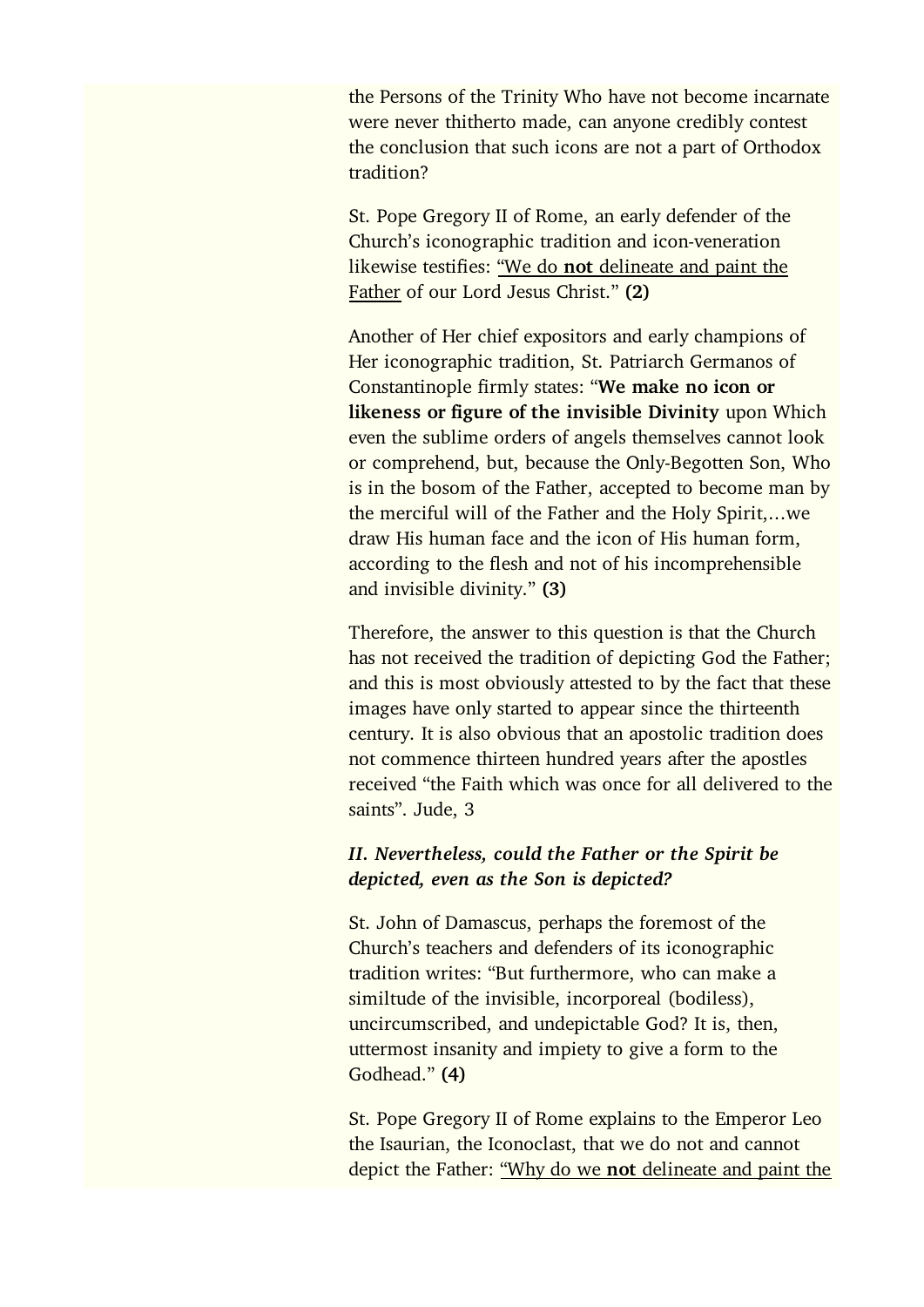Father of our Lord Jesus Christ? Because we have not seen and known Him, and it is impossible to delineate and paint the divine nature. And if we had beheld and known Him, as we have His Son, we would have delineated and painted Him also in order for you (Leo) to call His face also an idol!" (5)

(Author's Note: This letter of St. Pope Gregory II was endorsed by the Holy Fathers of the  $7<sup>th</sup>$  Ecumenical Council and entered into the Acts of the same Council; see the Greek text, reproduced above, found in Mansi's published collection of the Acts of the Councils, volume 13. Consequently, the Apostolic and Patristic teaching that God the Father is not portrayable in icons is again confirmed to be the teaching of the Church and must be heeded and obeyed, according to the word of the Lord [cf. Matt. 18:17]. This also shows that it was not the practice, nor was it permitted by the Church in ancient times to paint the pseudo-icons of God the Father.)

St. Gregory II's explanation seems to be an echo of that of the Prophet Moses:

"The Lord spoke to you out of the midst of the fire; it was a voice of words which ye heard and ye saw no form, ye only heard a voice... Because ye saw no form in the day in which the Lord spoke to you in Choreb in the mountain out of the midst of the fire, also take good heed to your hearts, lest ye transgress, and make to yourselves a carved image, or any kind of figure, the likeness of male or female..." [Deut 4:12, 15-16 LXX]

The very same reason St. Gregory II gives for why it is impossible and we cannot depict the Father, is also given by Moses for why alleged images of God were forbidden in the Old Testament and the making of them was counted as a transgression and idol-making. Consequently, to depict the Father now would be similar to the ancient Israelites transgression in making the calf.

The point is that, since no one holds that the Father was incarnate or was seen in the flesh, but some say he was seen according to His divinity, these people are, by saying such things or depicting the Father, asserting and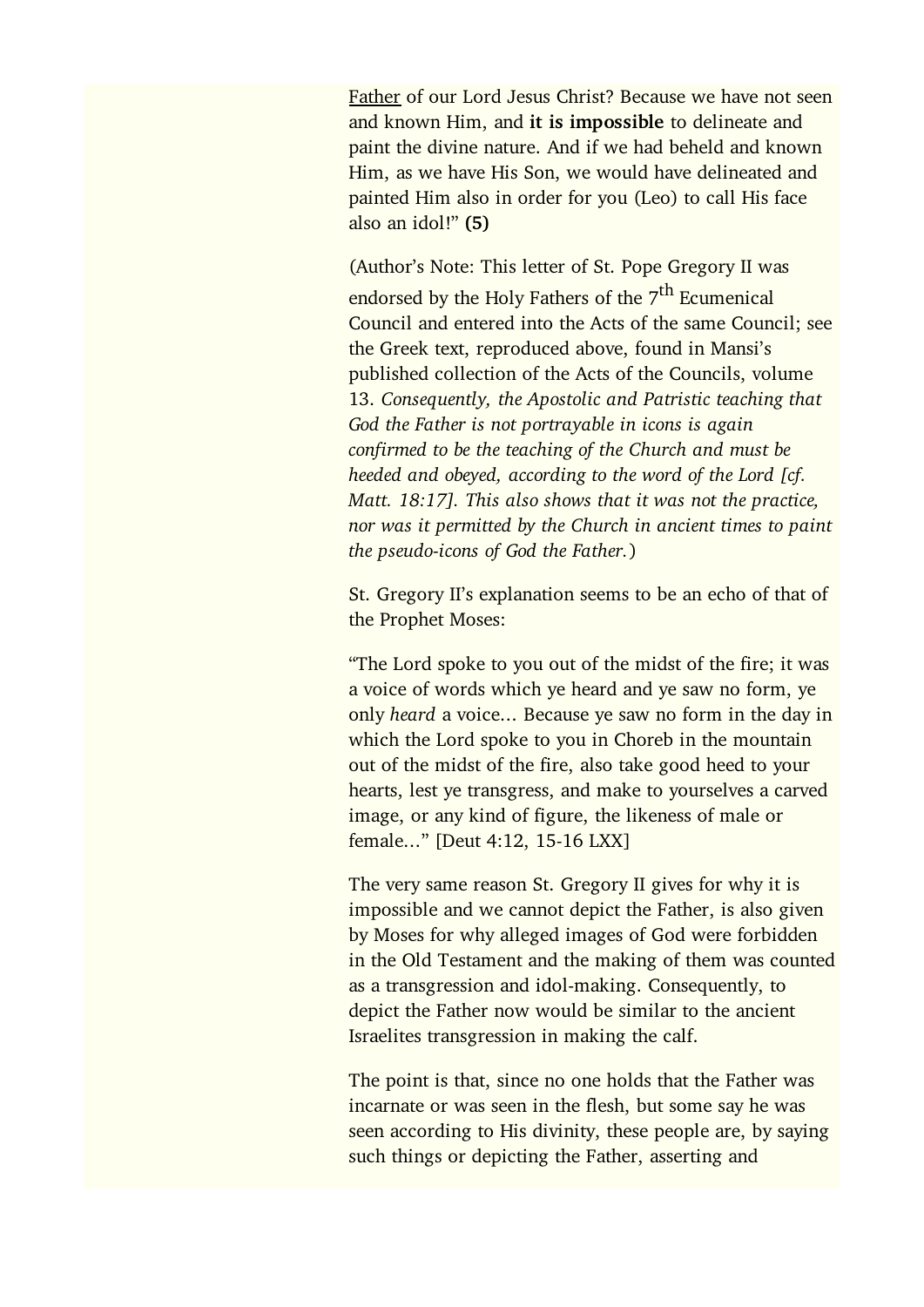confessing that the Divine nature is like the nature of created things in that it is circumscribed, limited, visible, and even human-shaped, for how else can the Father be said to have been seen so as to be depicted thus. Truth and the Holy Church do not allow that what has not been seen can be depicted, and so to depict the Father is to say that the Father is such as He is depicted. This is like the transgression of Israel in the wilderness, for they asserted that the divinity was like a calf, and these false iconographers do little better in confessing through their false icons that the Divinity is like a man. Let the reader, remember and ponder this.

Likewise, with the same idea, St. Theodore the Studite, another of the Church's chief defenders and expositors of her iconographic tradition declares: "Insofar as He proceeded from a Father Who cannot be represented, Christ, not being representable, cannot have an icon made by art. In fact what icon or image could correspond to the Divinity, the representation of which is absolutely forbidden by divinely-inspired Scriptures? But from the moment when Christ was born of a representable Mother, he clearly has a representation which corresponds with the image of His Mother. And if He had no image or icon made by art, that would mean that He was not born of a representable Mother, that He was born only of the Father; but this contradicts His whole economy." (6)

The answer here is that since God the Father and God the Holy Spirit were not incarnate, nor took any permanent form, it is improper to depict them in any standard or typical manner.

III. Was the Father or the Holy Spirit ever seen so as to be depictable, for instance, in the vision of the Ancient of Days by Daniel [Dan. 7]? And if not, then why are the Old Testament visions of the Son, which is before He took flesh and became visible, able to be portrayed, but the Father and the Spirit are not? Were those not visions of the Son's naked divinity, which likewise should be invisible and undepictable?

St. Justin Martyr, Dialogue replies to Tryphon the Jew's question if he believed the naked Divinity appeared in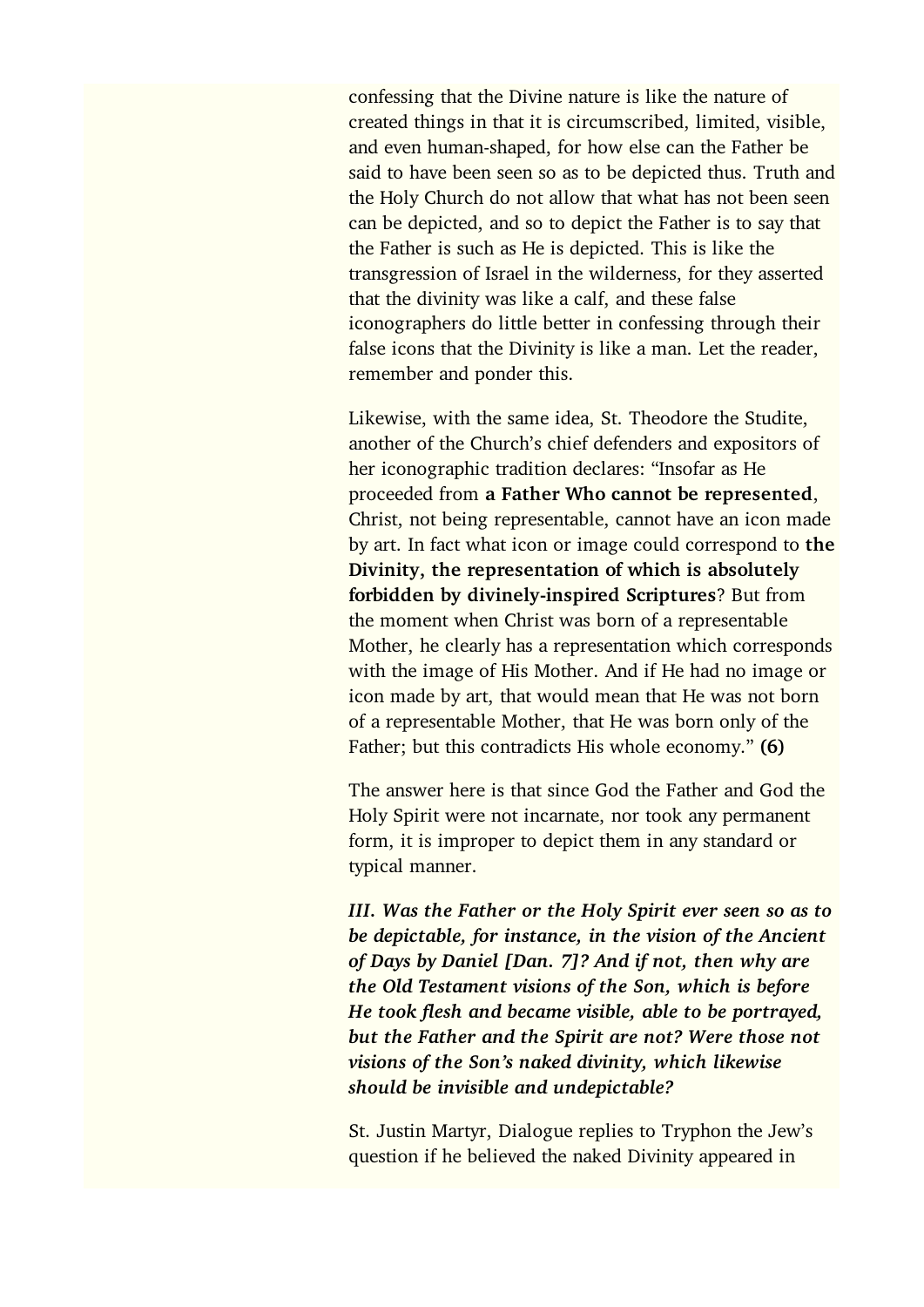human shape to the Patriarchs and Prophets: "Even he who has only the smallest intelligence will not venture to assert that the Maker and Father of all things became visible within a little area of earth...It is the Son of God Who appears to men. He is sent by Another Who remains in the supercelestial places, invisible to all men, holding personal intercourse with none, Whom we believe to be Maker and Father of all." (7)

St. John Chrysostom comments on the Lord's teaching: "Not that anyone hath seen the Father, except the One" Who is from God, that One hath seen the Father' [Jn. 6:46]...If the Lord had only said, 'Nobody', and stopped there, then we might have thought that only our human nature was here excluded from having ever seen the Father...but by adding, 'except the One Who is from God,' He excluded even all created beings from having seen Him." (8)

St. Ambroses teaches: "'No one hath seen God at any time' [Jn. 1:18]... So it is necessary to agree that, although no one has ever seen God the Father, the Son was seen in the Old Testament." (9)

(Do you understand, O reader? The truth the divine Scriptures propound that all visions of God were and are of the Son of God, not the Father Who cannot be seen, is a fundamental Christian tenet, and, as St. Ambrose says, "it is necessary to agree" with it.)

St. John of Damascus comments: "What Daniel saw [in Dan. 7] was not the nature of God, ...but the type and the image of the future One Who was to become thus as incarnate. For the invisible Son and Word of God was about to become man in truth, in order to unite to our nature." (10)

St. Irenaeus remarks: "And the Word spake to Moses, appearing before him, 'just as any one might speak to his friend' [Ex. 33:11 LXX] But Moses desired to see Him openly who was speaking with him, and was thus addressed: 'Stand in the deep place of the rock, and with My hand I will cover thee. But when My splendour shall pass by, then thou shalt see the latter end of Me, but My face thou shalt not see: for no man sees My face, and shall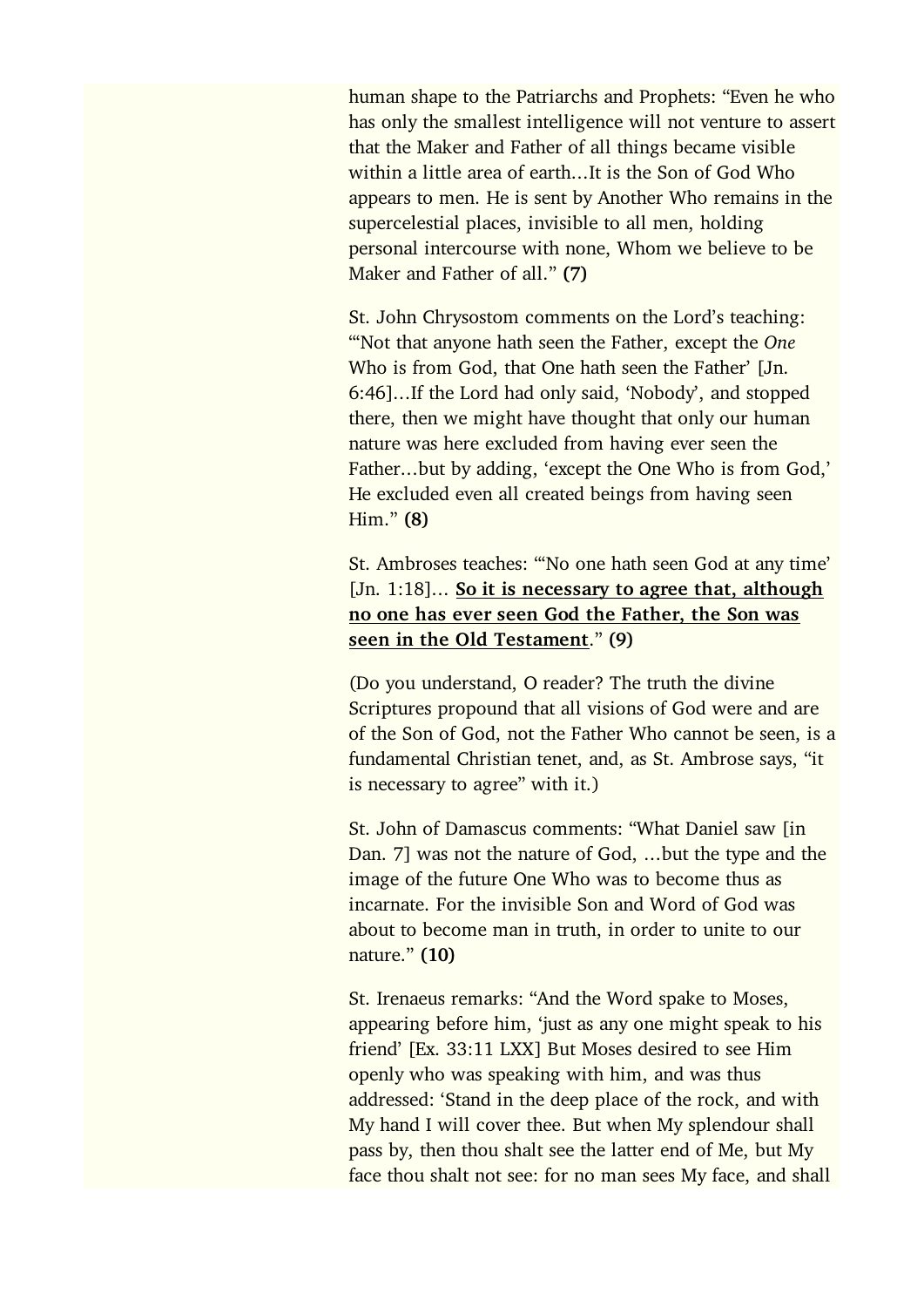live.' [Ex. 33:19-23 LXX]. Two facts are thus signified; that it is impossible for man to see God, and that through the wisdom of God, man shall see Him in the last times [in times 'posterior' to Moses' day]...,that is, in His coming as man...The prophets, therefore, did not openly behold the actual face of God, but they saw the dispensations and mysteries [of the Incarnation] through which man should afterwards see God...This, too, was made still clearer by Ezekiel...For, when this man had seen the vision of God [Ezek. 1:1 LXX]...and when he set forth all the rest of the visions of the thrones, lest anyone might think that in those visions he had actually seen God, he added: 'This was the likeness of the appearance of the glory of God.' [Ez. 1:28 LXX]...What the prophets did see were similtudes of the splendor of the Lord and prophecies of what was afterward to come to pass; it is manifest that the Father is indeed not able to be seen of Whom also the Lord said, 'No one hath seen God at any time' [Jn. 1:18]. But His Word, as He Himself willed it, and for the benefit of those who beheld, did Himself show forth the Father's brightness and revealed His purposes;...not in one figure only, nor in one character only, did He appear to those seeing Him, but according to the reasons and effects aimed at in His dispensations..." (11)

Saint Irenaeus elsewhere reiterates: "All visions of His speaking with men and being with them, such as when Jacob sees Him [Gen. 28:12-15], signify the Son of God. It is not the Father of all, for He is not seen by the world....It is not He Who would stand circumscribed in space and speak with Abraham [cf. Gen. 18:2], but the Logos of God, Who was always with mankind, and foretold what was to come to pass in the future, and acquainted man with God." (12)

Saint Kyril of Jerusalem, the great catechist, also teaches: "The prophets in those times beheld Christ as much as each was able....The forefather David knew Him,...and Moses, Esaias, and Jeremias also saw Him." (13)

St. Hilary of Poitiers concurs, demonstrating that the God of Whom Prophet Isaiah speaks and Whom the prophet says that he saw is the Lord Jesus Christ, the Son of God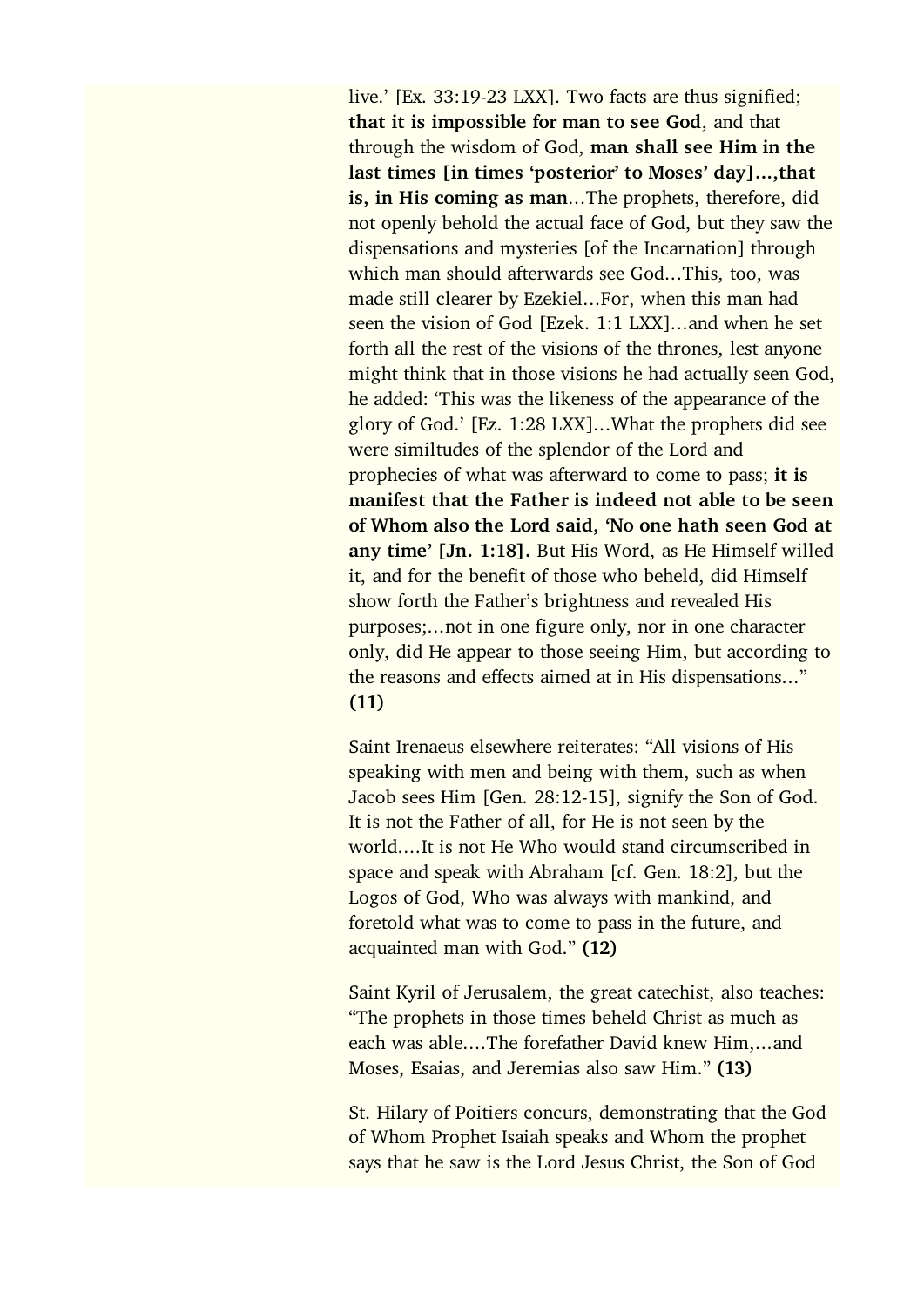and not God the Father. Let the reader note especially the concluding paragraph wherein it is declared that no one has ever seen the Father and no one in St. Hilary's day dares to claim that God the Father has been seen:

"God speaks through Isaiah, saying, 'I have appeared openly to them that asked not for Me, and, I have been found of them that sought Me not. I said, Here am I, unto a nation that called not on My name. I have spread out My hands all the day to an unbelieving and gainsaying people [Is. 65:1-2 LXX]. Could...the Speaker be more distinctly revealed as true God, than here? Who, I demand, was it that appeared to them that asked not for Him, and was found of them that sought Him not? What nation is it that formerly called not on His name? Who is it that spread out His hands all the day to an unbelieving and gainsaying people? Compare with these words that holy and Divine Song of Deuteronomy, in which God, in His wrath against them that are no Gods, moves the unbelievers to jealousy against those that are no people and a foolish nation. Conclude for yourself, Who it is that makes Himself manifest to them that knew Him not; Who, though one people is His own, becomes the possession of strangers; Who it is that spreads out His hands before an unbelieving and gainsaying people, nailing to the cross the writing of the former sentence against us...[T]he prophet, whom we are considering, proceeds...:-But My servants shall be called by a new name, which shall be blessed upon earth, and they shall bless the true God, and they that swear upon the earth shall swear by the true God [Is. 65:15-16].

"If heresy, in its folly and wickedness, shall attempt to deceive the simple-minded...that these words, which were spoken in reference to God the Son,...are an utterance of God the Father concerning Himself, it shall hear sentence passed upon the lie by the Apostle and Teacher of the Gentiles. He interprets all these prophecies as allusions to the passion of the Lord and to the times of Gospel faith, when he is reproving the unbelief of Israel, which will not recognize that the Lord is come in the flesh. His words are: ... But all do not obey the Gospel. For Esaias saith, Lord, who hath believed our report? So then faith cometh by hearing and hearing through the word. But I say, Have they not heard? Yes verily, their sound went into all the earth,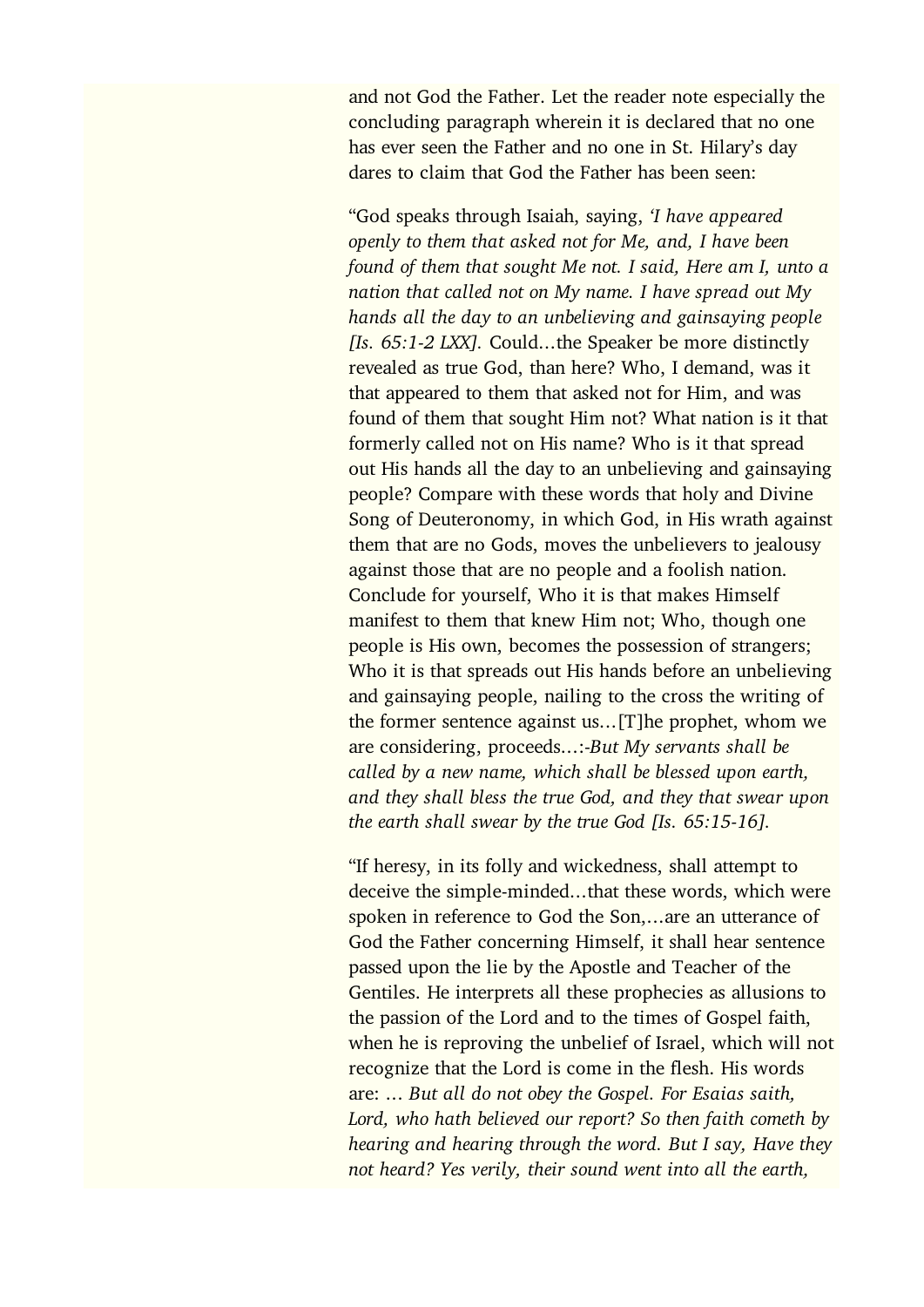and their words unto the ends of the world. But I say, Did not Israel know? First Moses saith, I will provoke you to jealousy against them that are no people, and against a foolish nation I will anger you. Moreover Esaias is bold, and saith, I appeared unto them that seek Me not, I was found by them that asked not after Me. But to Israel what saith He? All day long I have stretched forth My hands to a people that hearken not [Rom. 10:16-21]....[I]n the beginning of that utterance in which it is said that the servants of the true God shall bless Him and swear by Him, we read this adoration by the prophet:-From everlasting we have not heard, nor have our eyes seen God, except Thee, and Thy works which Thou wilt do for them that await Thy mercy  $[Is. 64:4 LXX]$ . Isaiah says that he has seen no God but Him. For he did actually see the glory of the God the mystery of Whose taking flesh from the Virgin he spoke of beforehand. And if you, in your heresy, do not know that it was God the Only-begotten Whom the prophet saw in that glory, listen to the Evangelist:-These things said Esaias, when he saw His glory, and spake of Him [Jn. 12:41]. The Apostle, the Evangelist, the Prophet combine to silence your objections. Isaiah did see God; even though it is written, No one hath seen God at any time, save the Only-begotten Son Who is in the bosom of the Father; He hath declared Him [Jn. 1:18], it was really God Whom the prophet saw. He gazed upon the Divine glory, and men were filled with envy at such honor vouchsafed to his prophetic greatness. For this was the reason why the Jews passed sentence of death upon him [Editor's note: Indeed, the Jewish Babylonian Talmud rules that Isaiah was rightly slain by them for this, and more so for insulting the Jewish people by saying 'I... dwell among a people of unclean lips'].

"Thus the Only-begotten Son, Who is in the bosom of the Father...Whom no man has seen [cf. Jn. 1:18, 1 Tim. 6:16, etc.],...was seen, Who appeared to them who knew Him not, and became the God of the Gentiles who called not upon Him and spread out His hands all day before a gainsaying people. And believe this also concerning Him, that they who serve Him are called by a new name, that of Christian, and that on earth men bless Him and swear by Him as true God. Prophecy tells, the Gospel confirms, the Apostle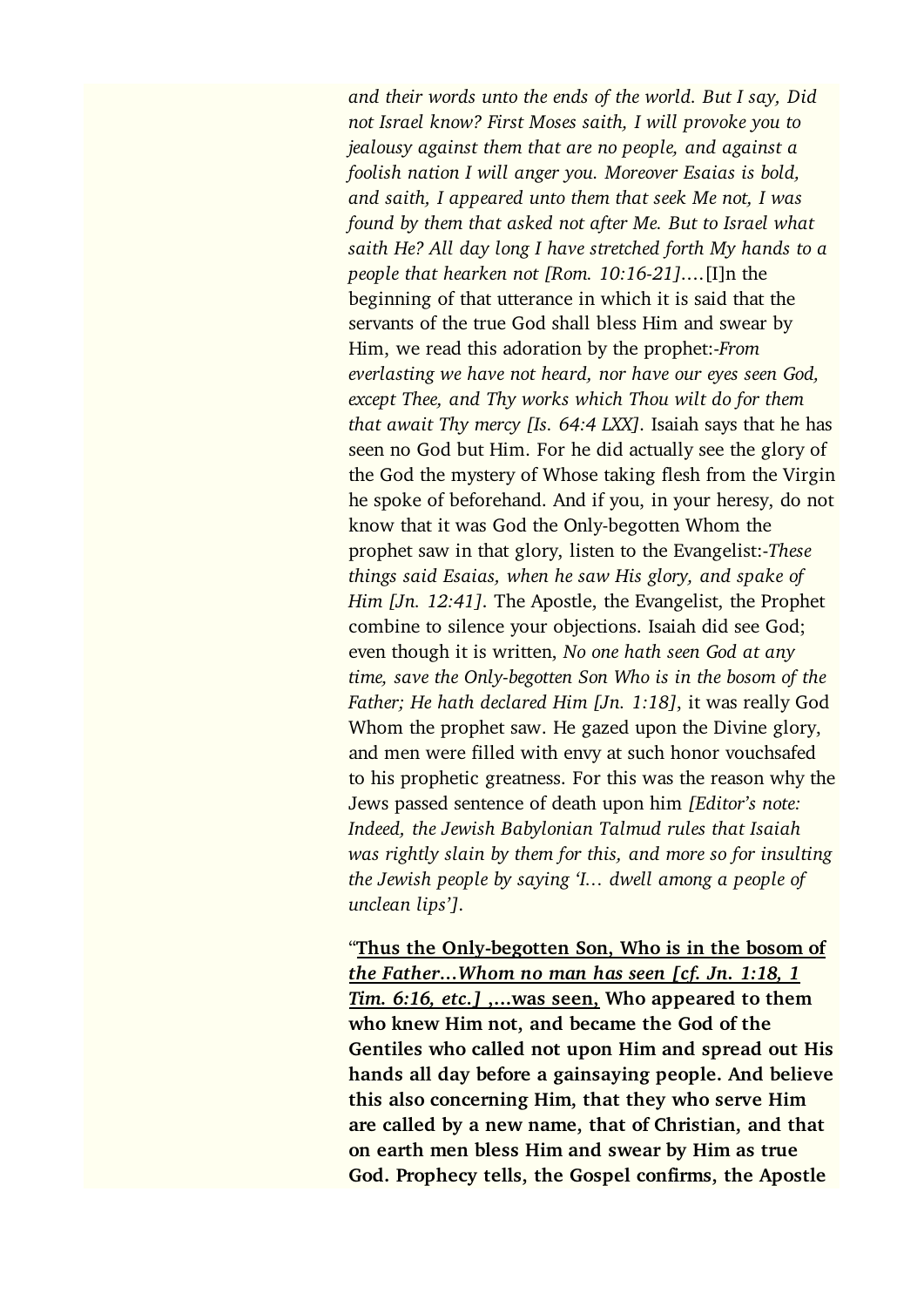## explains, the Church confesses, that the Son of God Who was seen is true God; but none dare to say that God the Father was seen." (14)

From the Church's hymnody we understand that the Lord showed the Prophets Himself as He would be in His Incarnation. Our hymns teach us that this is the meaning of the Prophets seeing 'the God of Israel, like a Son of Man, high and exalted upon a cherubic throne' and other similar visions:

"In a figure Isaiah saw God upon a throne lifted up on high borne in triumph by angels...and he cried, 'Woe is me, for I have seen beforehand God made flesh..."  $(15)$ 

"O merciful Lord, Thou hast unfolded visions and breathed forth prophecies, manifesting the figures of Thine ineffable Incarnation..." (16)

"Figures of Thy Theophany (God-becoming-visible) hast Thou shown in times past to thy Prophets, but now has Thou manifested...the mysteries that were hidden, making Thyself manifest to men today and dispensing a new regeneration." (17)

"As far as was right, Thou wast seen by the Prophets. Made man in the last times, Thou hast appeared to all in Bethlehem..." (18)

"Receive, O Simeon, Him Who Moses once beheld in darkness granting the Law on Sinai...and this is He Who spoke through the Law...this is He Whose voice was heard in the Prophets, Who for our sakes has taken flesh and has saved man..." (19)

"He Who once spoke through symbols to Moses on Mount Sinai saying, 'I am He Who is' was transfigured today on Mount Tabor before the Disciples..." (20)

"The Ancient of Days, Who in times past gave Moses the Law on Sinai appears this day as a babe...Today Simeon takes in his arms the Lord of Glory Whom Moses saw in the darkness...This is He Who speaks through the Prophets..." (21)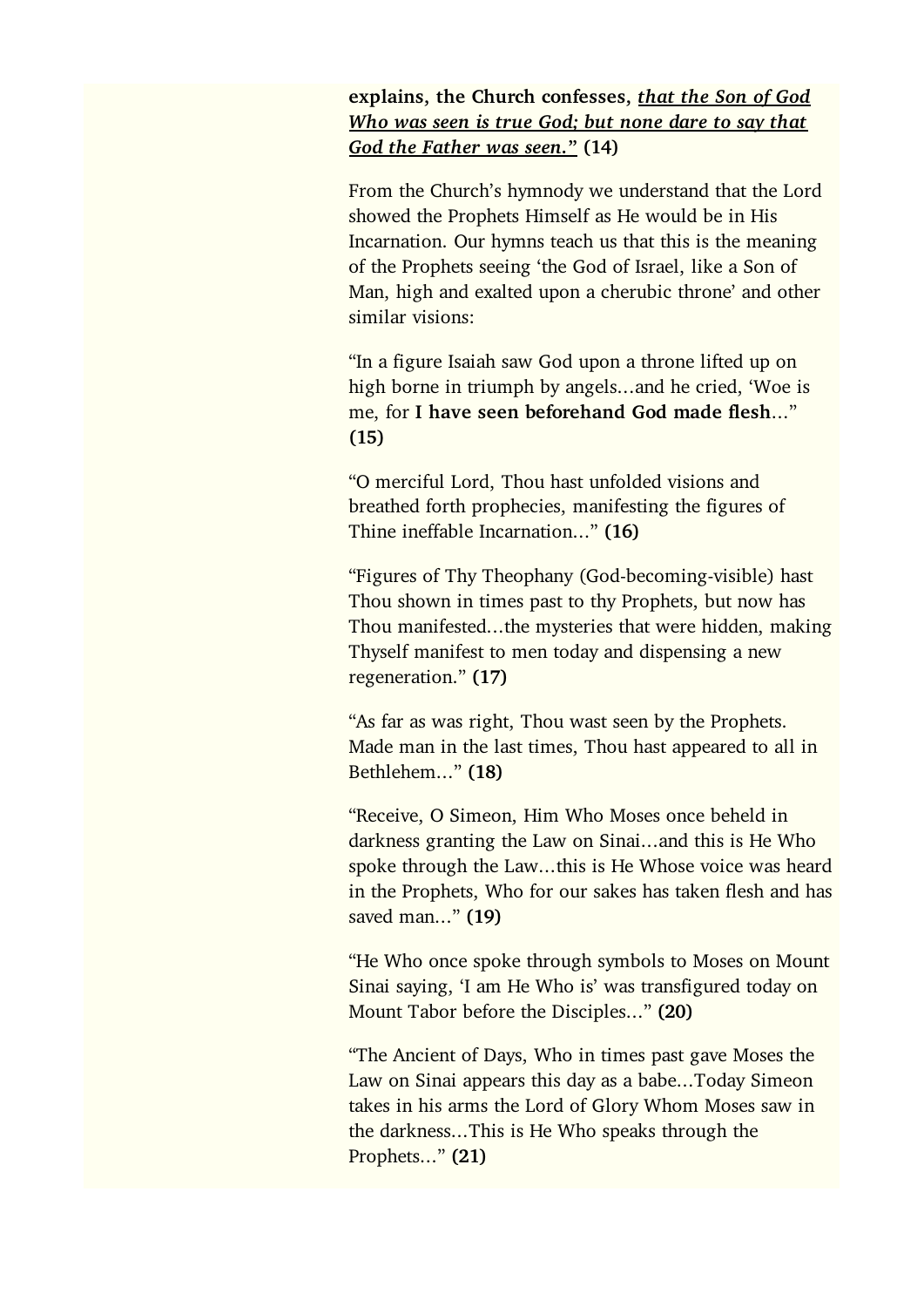

Fig. 9.7. Christ as the Ancient of Days. Gospel book and (later) Apocalyps

Fig. 9.7. Christ as the Ancient of Days. Gospel book and (later) Apocalypse, tempera on vellum, 1297 (Gospel text), ca. 950-75 (miniatures to Gospels), ca. 1350 (Apocalypse text and miniature [fol. 139r]). Cambridge University Library, Cambridge (Ms. Dd. 9.69, fol. 139r). By permission of the Syndics of Cambridge University Library

"Going beyond nature and its laws, thou gavest birth in a marvelous manner, as a newborn Child, to the Law-Giver of the world and the Ancient of Days....with love, we the faithful magnify you, O Theotokos." (22)

Before we end this segment on the liturgical aspect of our discussion, we should note also note the prayer that the bishop or priest recites during every Liturgy, which affirms once again that God the Father is unseeable. After the Lord's Prayer, the following prayer to God the Father is said secretly by every celebrant:

We give thanks unto Thee, **O unseen King**, Who by Thy measureless might hast fashioned all things, and in the multitude of Thy mercies hast brought all things from non-existence into being; do Thou Thyself, O Master, look down from heaven upon those who have bowed their heads unto Thee, for they have not bowed down unto flesh and blood, but unto Thee, the fearful God. Therefore, O Master, do Thou Thyself distribute these Things here set forth unto us all for good, according to the individual need of each. Travel with those that journey by land, sea, or air. Heal the sick, O Thou Physician of our souls and bodies.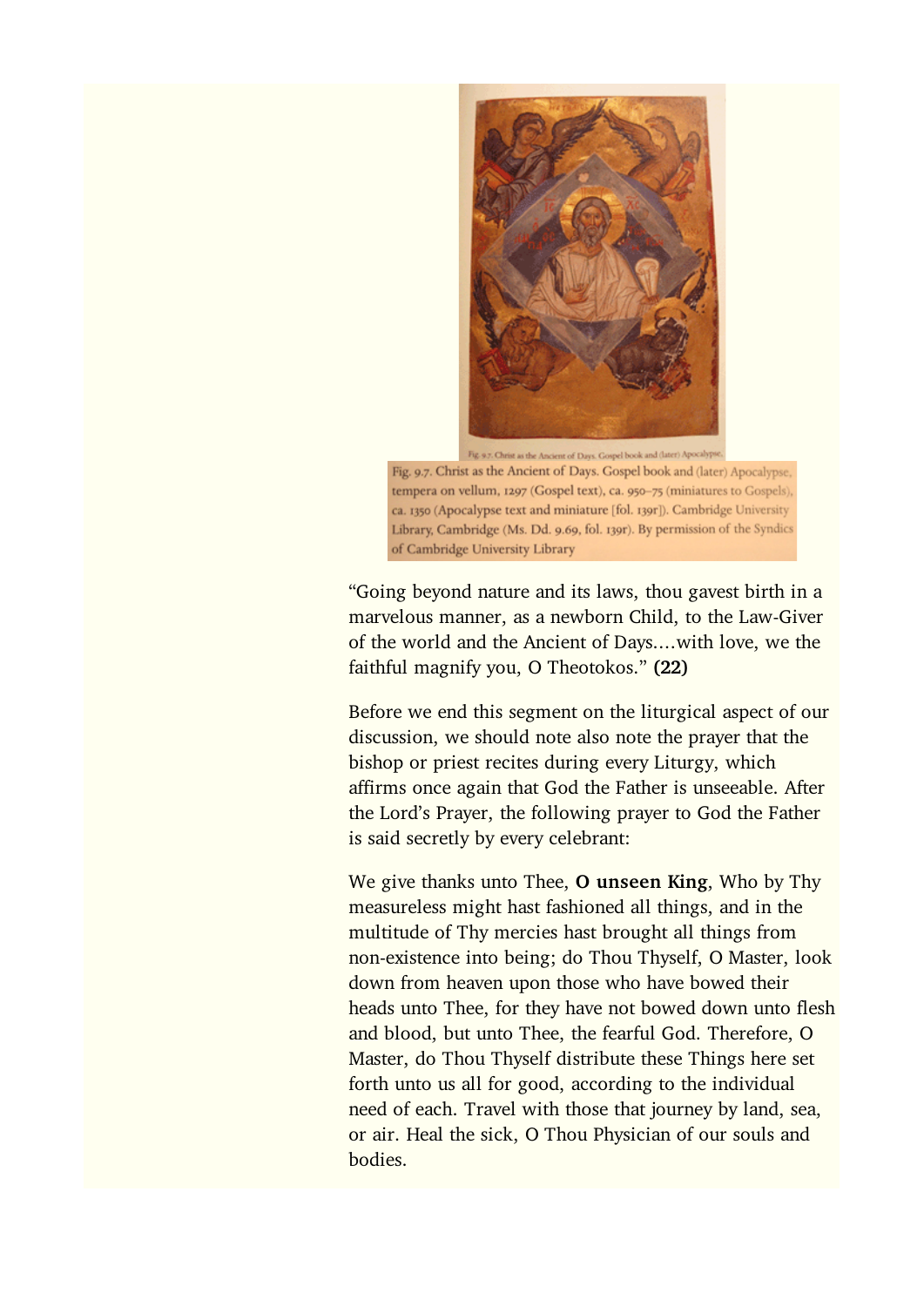By the grace and compassions and love for man of Thine only-begotten Son, with Whom Thou art blessed, together with Thine all-holy, and good, and life-creating Spirit, both now and ever, and unto the ages of ages.



St. Hilary likewise shows that the appearance of the three men to Abraham were the appearance of the Son of God and two angels, although some iconographers wrongly label the trio as "The Holy Trinity", instead of the traditional title: "The Hospitality of Abraham." Please, dear reader, firmly grasp what this holy and God-bearing Father says: that (1) only One of the three was God and only that One did Abraham worship; (2) the other two were mere angels and were not worshipped and it is an error to believe otherwise; (3) the One Who was God appeared as a man like the other two angels, and this was a vision of the Incarnate Son of God and prefigurement of the time of His Incarnation, to which Christ referred in the Gospel, saying, 'Abraham rejoiced to see My day, and he saw it and was glad' [Jn. 8;56]; (4) the God-man appearing before Abraham was called both Lord and God and did the works peculiar to God in granting life to the dead and barren womb of Sarah, in judging the sins of men, and in raining down a fiery judgment from God the Father on the ungodly. This text which follows is taken from the  $4<sup>th</sup>$  book of St. Hilary's treatise "On the Holy Trinity", wherein He proves that Moses taught the doctrine of the Holy Trinity and that God the Son is the God Who appeared to the Patriarchs and Prophets:

"... Afterwards there appear to him three men [Gen. 18:2]. Abraham, though he sees three, worships One, and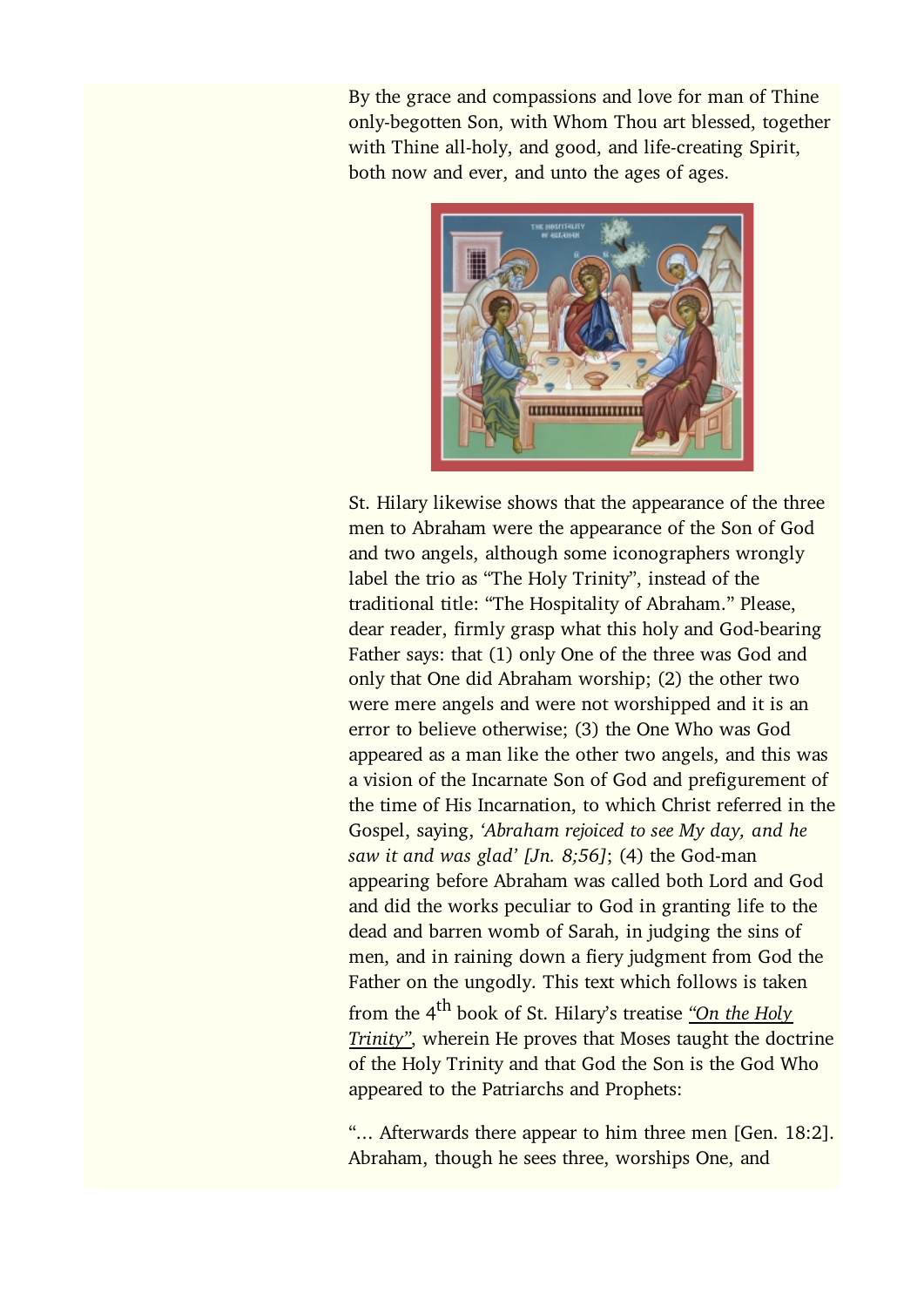acknowledges Him as Lord [Gen. 18:3]. Three were standing before him, Scripture says, but he knew well Which One it was that he must worship and confess. There was nothing in outward appearance to distinguish them, but by the eye of faith, the vision of the soul, he knew his Lord. Then the Scripture goes on, And He said unto him, I will certainly return unto thee at this time hereafter, and Sarah thy wife shall have a son [Gen. 18:10]; and afterwards the Lord said to Him, I will not conceal from Abraham My servant the things that I will do [Gen. 18:17]; and again, Moreover the Lord said, The cry of Sodom and Gomorrah is filled up, and their sins are exceeding great [Gen. 18:20]. Then after long discourse, which for the sake of brevity shall be omitted, Abraham, distressed at the destruction which awaited the innocent as well as the guilty, said, In no wise wilt Thou, Who judgest the earth, execute this judgment. And the Lord said, If I find in Sodom fifty righteous within the city, then I will spare all the place for their sakes [Gen. 18:25-26]. Afterwards, when the warning to Lot, Abraham's brother, was ended, the Scripture says, And the Lord rained upon Sodom and upon Gomorrah brimstone and fire from the Lord out of heaven [Gen. 19:24]; and, after a while, And the Lord visited Sarah as He had said, and did unto Sarah as He had spoken, and Sarah conceived and bare Abraham a son in his old age, at the set time of which God had spoken to him [Gen. 21:1-2]...

"In the passage which we have discussed...three men stand by him; he worships One and acknowledges Him as Lord. After this worship and acknowledgment by Abraham, the One promises that He will return hereafter at the same season, and that then Sarah shall have her son. This One again is seen by Abraham in the guise of a man, and salutes him with the same promise. The change is one of name only; Abraham's acknowledgment in each case is the same. It was a Man whom he saw, yet Abraham worshipped Him as Lord; he beheld, no doubt, in a mystery the coming Incarnation. Faith so strong has not missed its recognition; the Lord says in the Gospel, Your father Abraham rejoiced to see My day; and he saw it, and was glad [Jn. 8:56]. To continue the history; the Man Whom he saw promised that He would return at the same season. Mark the fulfilment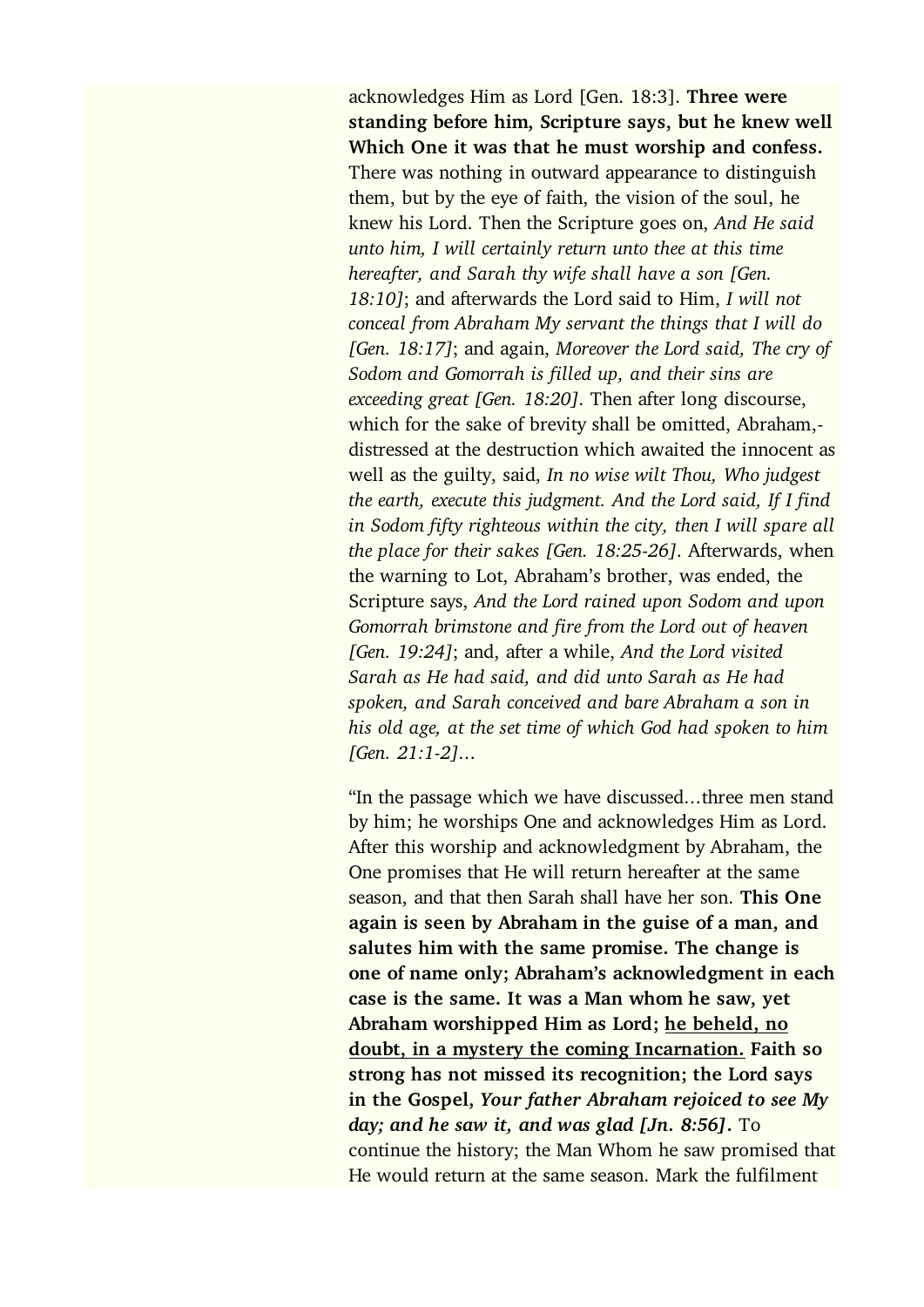of the promise, remembering meanwhile that it was a Man Who made it. What says the Scripture? And the Lord visited Sarah [Gen. 21:1]. So this Man is the Lord, fulfilling His own promise. What follows next? And God did unto Sarah as He had said  $[Gen. 21:11]$ . The narrative calls His words those of a Man, relates that Sarah was visited by the Lord, proclaims that the result was the work of God. You are sure that it was a Man who spoke, for Abraham not only heard, but saw Him. Can you be less certain that He was God, when the same Scripture, which had called Him Man, confesses Him God? For its words are, And Sarah conceived, and bare Abraham a son in his old age, and at the set time of which God had spoken to him [Gen. 21:2]. But it was the Man who had promised that He would come. Believe that He was nothing more than man; unless, in fact, He Who came was God and Lord. Connect the incidents. It was, confessedly, the Man who promised that He would come that Sarah might conceive and bear a son. And now accept instruction, and confess the faith; it was the Lord God Who came that she might conceive and bear. The Man made the promise in the power of God; by the same power God fulfilled the promise. Thus God reveals Himself both in word and deed. Next, two of the three men whom Abraham saw depart; He Who remains behind is Lord and God. And not only Lord and God, but also Judge, for Abraham stood before the Lord and said, In no wise shall Thou do this things, to slay the righteous with the wicked, for then the righteous shall be as the wicked. In no wise wilt Thou Who judgest the whole earth, execute this judgment [Gen. 18:25]. Thus by all his words Abraham instructs us in that faith, for which he was justified; he recognizes the Lord from among the three, he worships Him only, and confesses that He is Lord and Judge.

"Lest you fall into the error of supposing that this acknowledgment of the One was a payment of honor to all the three whom Abraham saw in company [as if all three were God], mark the words of Lot when he saw the two who had departed; And when Lot saw them, he rose up to meet them, and he bowed himself with his face toward the ground; and he said, Behold, my lords, turn in to your servant's house [Gen. 19:1-2]. Here the plural lords shows that this was nothing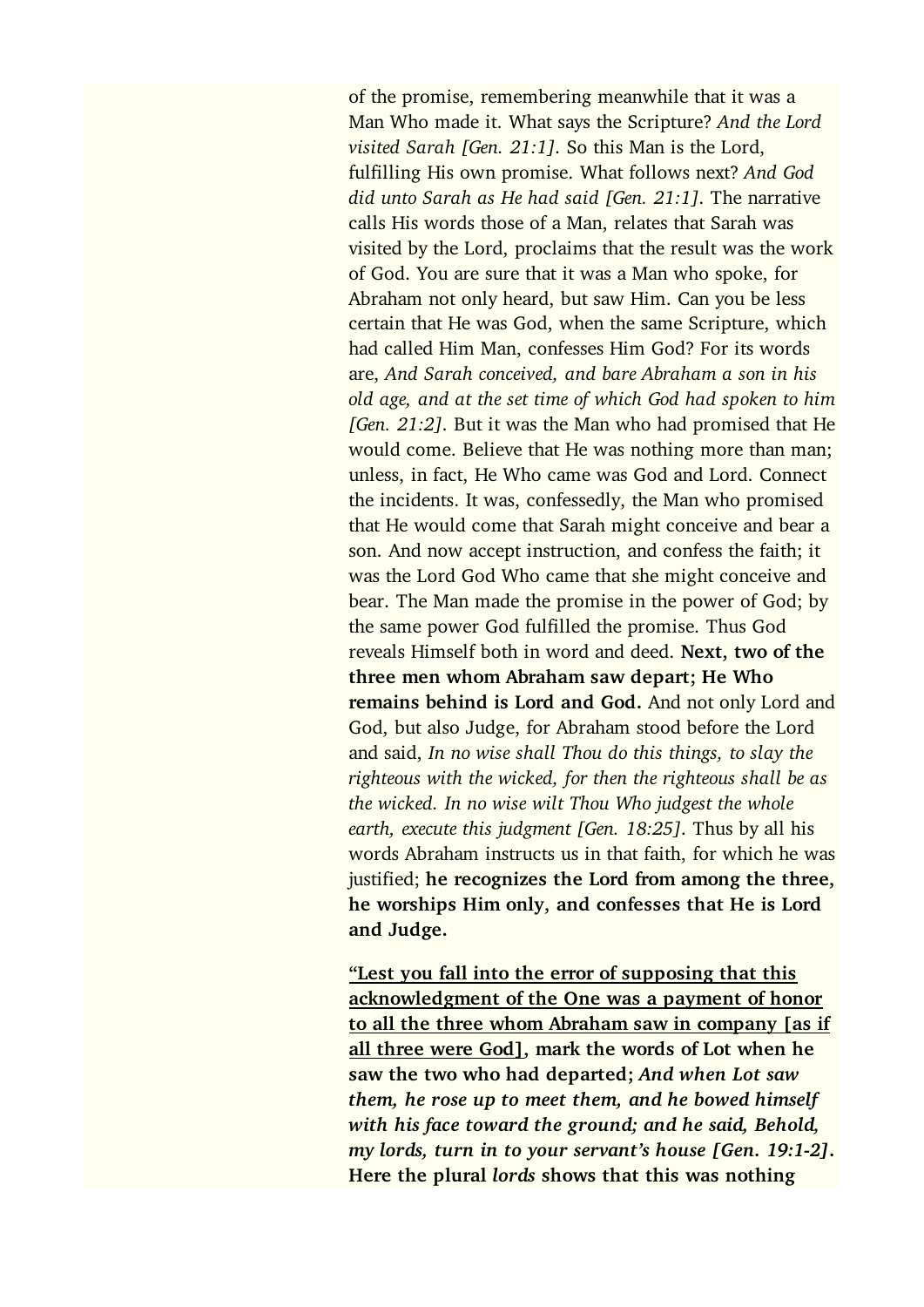more than a vision of angels; in the other case the faithful patriarch pays the honor due to One only. Thus the sacred narrative makes it clear that two of the three were mere angels; it had previously proclaimed the One as Lord and God by the words, And the Lord said unto Abraham, Wherefore did Sarah laugh, saying, Shall I then bear a child? But I am grown old. Is anything from God impossible? At this season I will return to thee hereafter, and Sarah shall have a son [Gen. 18:13-14]. The Scripture is accurate and consistent; we detect no such confusion as the plural used of the One God and Lord, no Divine honors paid to the two angels. Lot, no doubt, calls them lords, while the Scripture calls them angels. The one is human reverence, the other literal truth.

"And now there falls on Sodom and Gomorrah the vengeance of a righteous judgment. What can we learn from it for the purposes of our enquiry? The Lord rained brimstone and fire from the Lord [Gen. 19:24]. It is The Lord from the Lord; Scripture makes no distinction, by difference of name, between Their natures, but discriminates between Themselves. For we read in the Gospel, The Father judgeth no man, but hath given all judgment to the Son [Jn. 5:22]. Thus what the Lord gave, the Lord had received from the Lord." (23)

So, we see from the above that the Church teaches that it was God the Son, and God the Son only, Who appeared in the Old and New Testaments, and that occurred, not by revealing the invisible divinity, but by revealing in prophetic visions beforehand how He would appear as incarnate.

IV. If the Divinity is invisible and therefore not depictable, why, therefore, did Christ say, "Blessed are the pure in heart, for they shall see God" [Mt. 5:8] or "...in the heavens their angels continually behold the face of My Father Who is in the heavens" [Mt. 18:10]?

These passages can be taken in several senses, as we will see from the Patristic explanations that follow. Yet, the Holy Fathers unanimously reject that these verses mean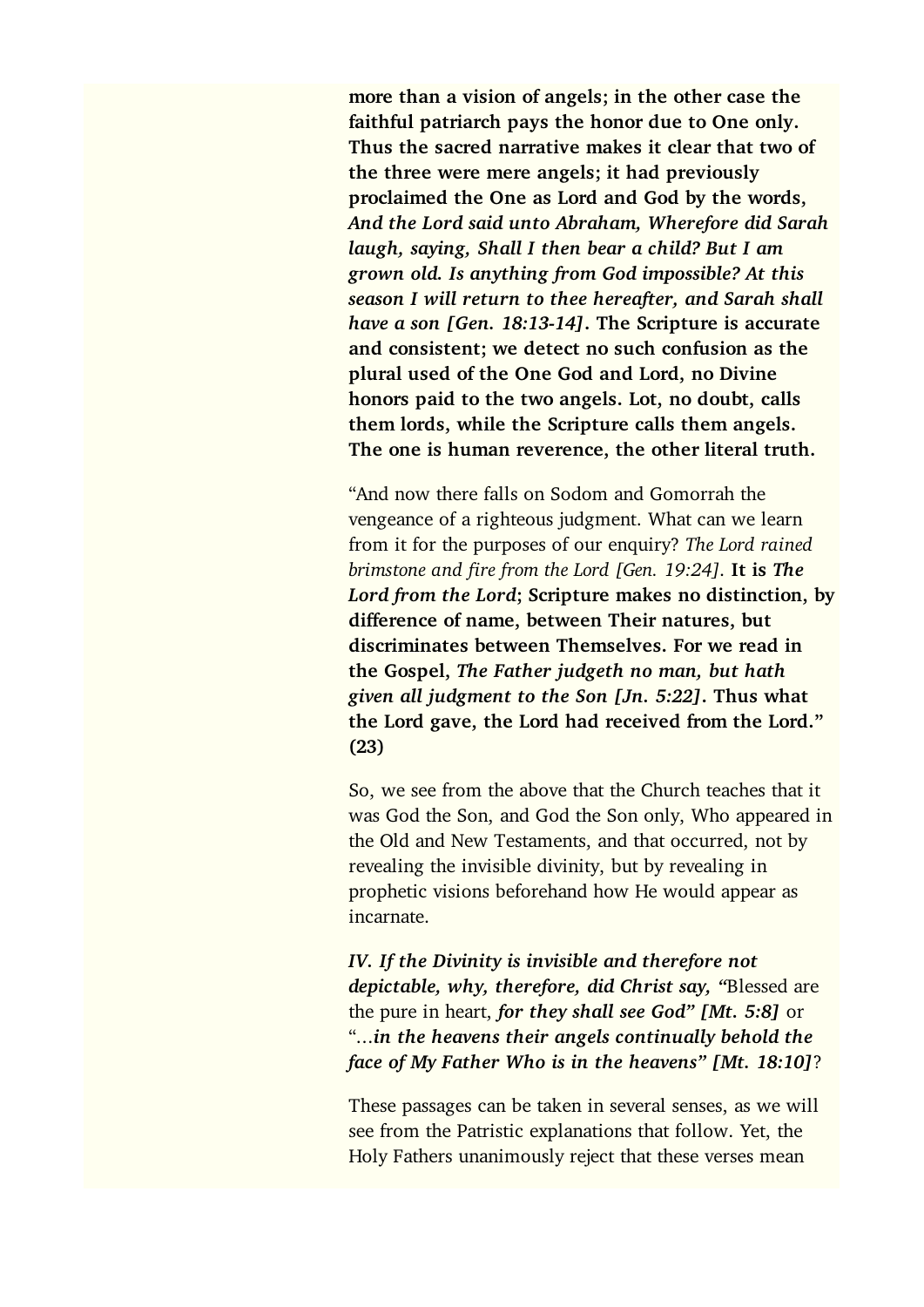that the Father or the naked Divinity was seen or will be seen by any creature:

St. Gregory of Nyssa comments: "'Blessed are the pure in heart, for they shall see God' [Matt. 5:8]. God is promised to the vision of those whose heart has been purified. But, 'no man hath seen God at any time,' [Jn. 1:18] as the great John says. And the sublime mind of Paul confirms this verdict when he says, '...Whom no man hath seen, nor can see' [1 Tim. 6:16]. This...the teaching of Moses, too, declared to be so inaccessible that our mind can nowhere approach Him. For all possibility of apprehension is taken away by this explicit denial, 'No man can see God and live' [Ex. 33:20]...Since such is He Whose nature is above every nature, the Invisible and Incomprehensible is seen and apprehended in another manner... By this we should learn that, if a man's heart has been purified from every creature and all unruly affections, he will see the Image of the Divine Nature in his own beauty... For the Godhead is purity, freedom from passion, and separation from all evil. If therefore, these things be in you, God is in you indeed. Hence, if your thought is free of the alloy of evil, free from passion, and alien to stain, then you are blessed because you are clear of sight. You are able to perceive what is invisible to those who are not purified, because you have been cleansed, the darkness caused by material entanglements has been removed from the eyes of your soul, and so you see the blessed vision radiant in the pure heaven of your heart. But what is this vision? It is purity, sanctity, simplicity, and other such luminous reflections of the Divine nature, in which God is contemplated." (24)

St. Ambrose similarly explains: "Then when it adds, 'The Only Begotten Son,..., that One declareth Him' [Jn. 1:18], seeing by minds rather than by eyes is manifested; for the appearance is seen, but the virtue is declared; the former is comprehended by the eyes, the latter by the mind...'Blessed are the Pure in heart for they shall see God'...And God is not seen in a place, but in a pure heart [cf. Matt. 5:8]; nor is He circumscribed by sight, nor grasped by touch, nor heard by address [cf. Jn. 5:37], nor felt by approach. And when He is thought to be absent, then he is seen; and when He is present, He is not seen." (25)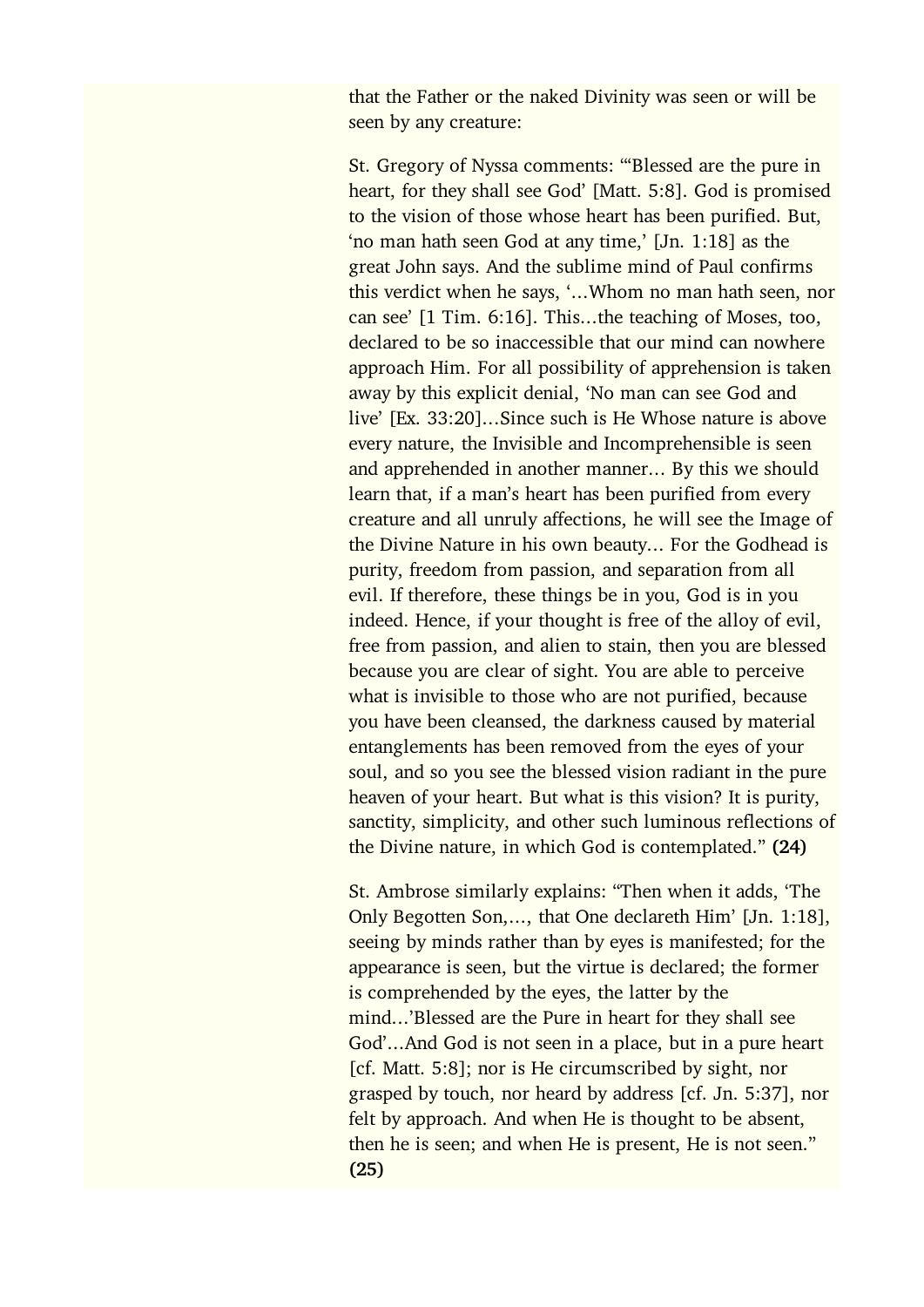St. John Chrysostom explains metaphorically: "But when He saith, "their angels do always behold the face of My Father," [Mt. 18:10] He means nothing except their fuller confidence and their great honor." (26)

St. Gregory also offers the following explanation: "It is said, 'The angels continually behold the face of My Father Who is in the heavens [cf. Mt. 18:10],' and it is not possible to behold the hypostasis (person) of the Father otherwise than by fixing the sight upon it through His image; and the image of the person of the Farther is the Only-Begotten, and to Him again no man can draw near whose mind has not been illumined by the Holy Spirit."(27)

What St. Gregory says here is confirmed from the Lord Himself:

"Philip saith to Him, 'Lord, show us the Father, and it sufficeth us.' Jesus saith to him, 'Am I so long a time with you, and thou hast not known Me, Philip? The one who hath seen Me hath seen the Father; and how sayest thou, 'Show us the Father'? Believest thou not that I am in the Father, and the Father is in Me?' [Jn. 14:8-10].

The Lord Himself teaches us to understand that to see the Son is to see the Father.

Similarly, St. Irenaeus of Lyons speaks of God generally and the Father in particular being able to be seen by us seeing the incarnate Son of God:

"In former times it was said that man was made according to the image of God, but God was not yet seen, for the Logos was as yet invisible, after Whose image man was made. For this reason, when the Logos of God became flesh, He confirmed both; for He both showed forth the image truly, since He became Himself what was His image, and He reestablished the likeness in a sure manner by conforming man like unto the Father Who is not able to be seen" "And through the Word Himself Who had been made visible and palpable was the Father able to be seen, although all did not equally believe in Him but all saw the Father in the Son, for the Father is the invisible of the Son, and the Son is the visible of the Father." (28)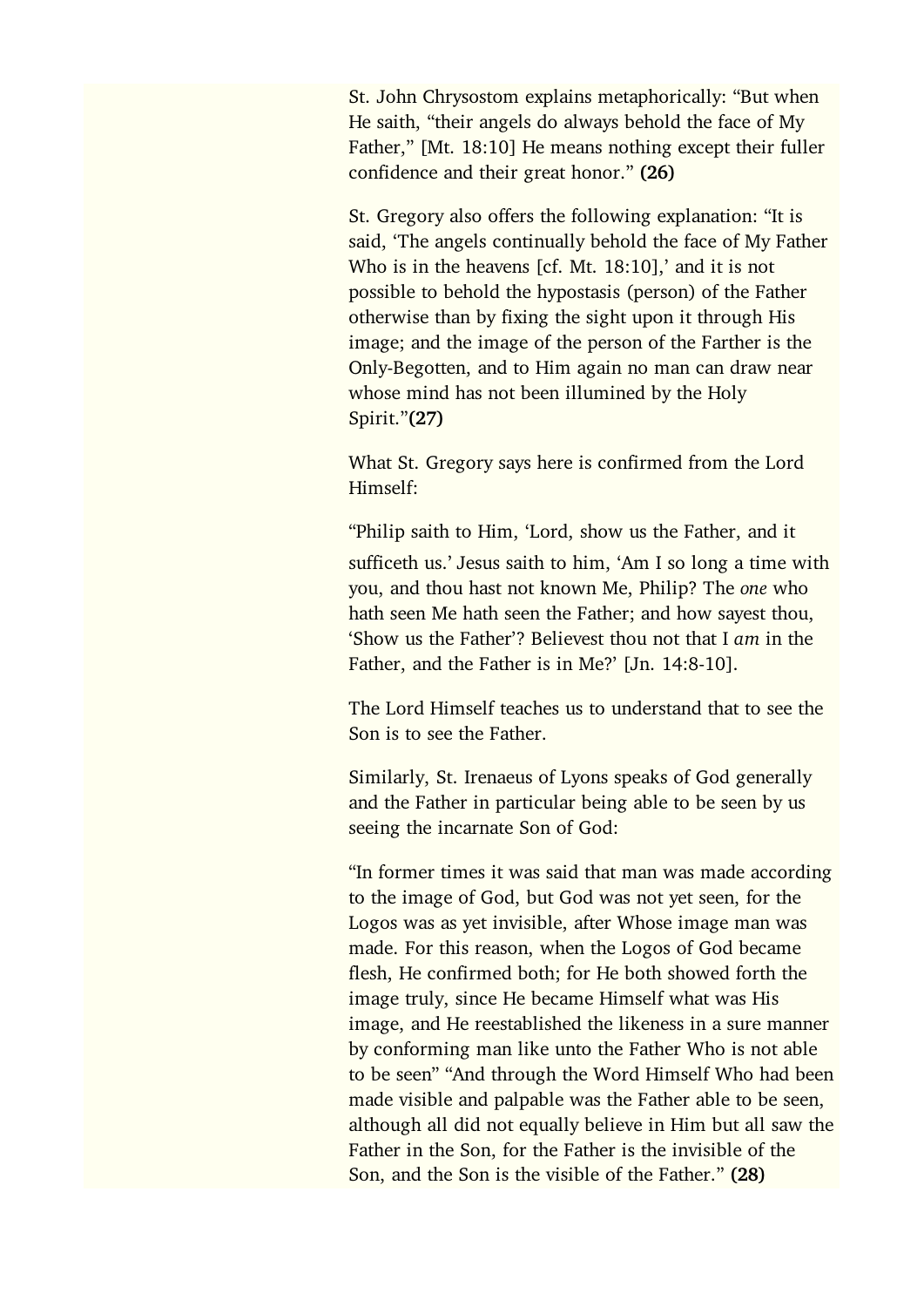## V. If the Father and the Spirit are not depictable, where then did the numerous Icons (so-called) of God the Father and the Holy Spirit found in Orthodox countries come from?

The Synod of the Patriarchate of Constantinople in 1776 issued the following short, but explanatory declaration: "It has been decreed by the Synod that the icon allegedly of the Trinity is an innovation. It is alien to the Apostolic, Orthodox, Catholic Church and is not accepted by it. It infiltrated the Orthodox Church through the Latins." (29)

The Holy Synod of the Church of Russia in 1722 adds a few more details in its decree: "It is strictly prohibited to have or make... icons invented by inept or ill-intentioned iconographers...contrary to nature, to history, and to truth itself (such as)...the image of the Theotokos in labor during the Nativity of the Son, with a midwife next to her;...the image of the Wisdom of God in the form of a young girl; the image of the creation of the world in six days by God in which God is represented as reclining on cushions...; the image of the Lord Sabaoth in the form of an elderly man with His only Son on His lap and between them the Holy Spirit in the form of a dove...; the Annunciation with the Father blowing from His mouth; a crucified cherubim...etc...(Such things exist because) we do not have artists chosen by God. Only ignorant and ill-mannered people dare to make such things. This custom has entered Russia through the agency of infidels, especially Romans and our neighbors, the Poles, who follow them." (30)

The well-known writer on iconography, Leonid Ouspensky, relates: "From the moment that distortions began to appear in Church art... the Church was forced to make official pronouncements concerning iconography,...[and] protected the canonical forms of liturgic art, both through Councils...and in the persons of its higher dignitaries. Thus at the Triumph of Orthodoxy, the Patriarch Nikon (1652-1658) used to destroy icons painted under Western influence and anathematized all those who would in future paint them or keep them in their homes. The Patriarch Joachim (1679-1690) writes in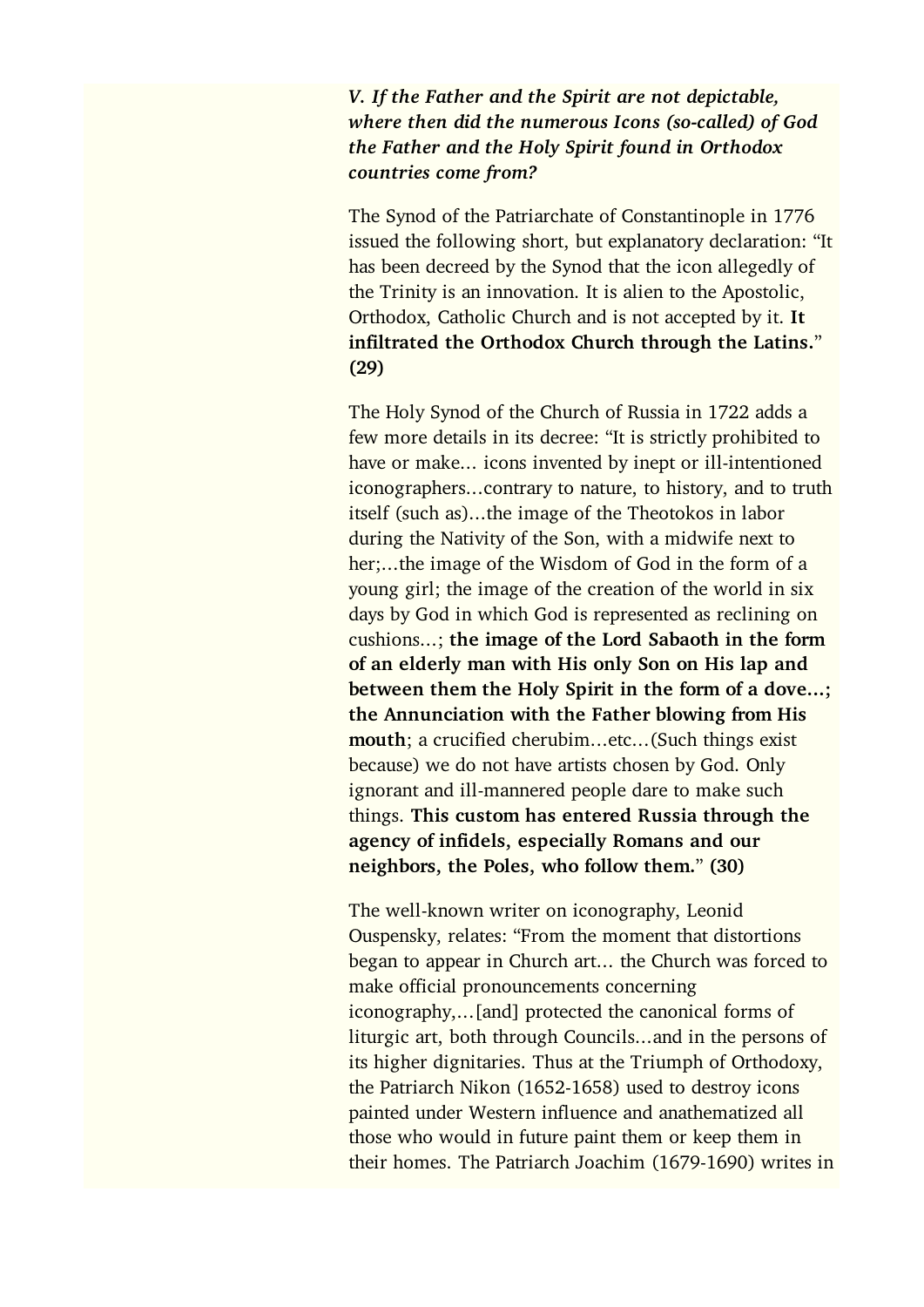his testament: 'I ordain in the name of the Lord that icons of the God-Man and of the most Holy Mother of God and of all the saints should be painted according to old versions...; and above all that they should not be painted from Latin and German images, which are uncanonical, invented in accordance with personal whims, and which corrupt the Tradition of our Church. Such irregular icons as exist in our churches must be removed.'"(31)

Finally, in agreement with the aforesaid Synods and Patriarchs, the Great Council of Moscow, with most of the local churches represented issued the following explanation and decree concerning the aforementioned icons:

#### EXCERPT FROM THE TOME OF THE GREAT COUNCIL OF MOSCOW (1666-1667 A.D.)

\*\*\*\*\*\*\*\*\*\*\*\*\*\*\*\*\*\*\*\*\*\*\*\*

#### The Tome of Conciliar Acts

Concerning Diverse Affairs and Questions and Answers

Concerning Necessary Ecclesiastical Subjects

Which Council was held under the authority of the most pious great Sovereign and Tsar and Great Prince Alexei Mikhailovich, the Autocrat of all Great, Little and White Russia, in his regal presence, and was composed of the most holy Orthodox Patriarchs Paisios, Pope of Alexandria and Ecumenical Judge, Makarios of Antioch and the entire East, and Ioasaph of Moscow and all Russia, together with many Greek hierarchs [including the delegates of the Ecumenical Patriarch], and all the Russian Metropolitans, archbishops and bishops, and also the archimandrites, abbots and the entire sacred Sobor being present.

#### Chapter Two

§43: Concerning iconographers and the Lord Savaoth (Sabaoth). We enjoin that there be a skilled artist, a good man, placed over iconographers as an overseer, that is, as a leader and inspector, so that ignorant persons should not defame the holy icons of Christ, of the Theotokos and of His servants by employing a bad and improper style of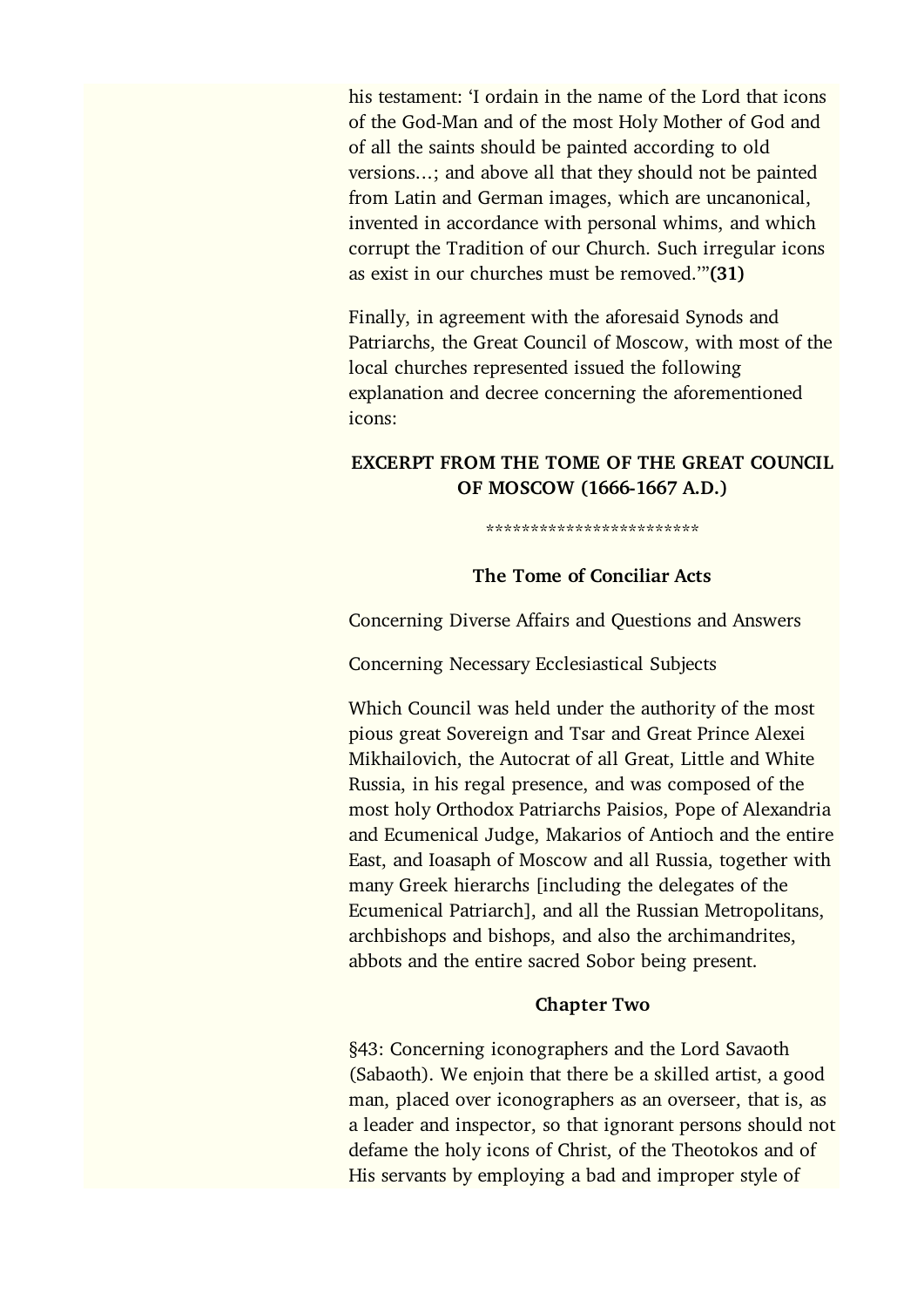painting. And we command to cease all false and sophistical reasoning, according to which every man has grown accustomed to paint icons by himself which are without attestation: that is, the icon of the Lord Savaoth in diverse forms, certain compositions of the fingers of the hand, and other improper and similar things. We therefore ordain that from henceforth the icon of the Lord Savaoth not in future be painted in absurd and improper aspects, because no one has at any time seen Lord Savaoth in the flesh. Only because Christ was seen in the flesh is He painted, that is, depicted according to the flesh, not according to His Divinity; one may say likewise concerning the most holy Theotokos and the rest of God's saints....

§44: It is most absurd and improper to depict in icons the Lord Savaoth (that is, the Father) with a grey beard and the Only-Begotten Son in His bosom with a dove between them, because no-one has seen the Father according to His Divinity, and the Father has no flesh, nor was the Son born in the flesh from the Father before the ages. And though David the prophet says, "From the womb before the morning star have I begotten Thee" (Ps.109:3), that birth was not fleshly, but unspeakable and incomprehensible. For Christ Himself says in the holy Gospel, "No man hath seen the Father, save the Son" (cf. Jn.6:46). And Isaiah the prophet says in his fortieth chapter: "To whom have ye likened the Lord? and with what likeness have ye made a similitude of Him? Has not the artificier of wood made an image, or the goldsmiths, having melted gold, gilt it over, and made it a similitude?"(40:18, 19). In like manner the Apostle Paul says in the Acts, chapter 17, section 40, "Forasmuch then as we are the offspring of God, we ought not to think that the Godhead is like unto gold or silver or stone, graven by art of man's imagination" (17:29). And John the Damascene says: "But furthermore, who can make a similitude of the invisible, incorporeal, uncircumscribed and undepictable God? It is, then, uttermost insanity and impiety to give a form to the Godhead" (Orthodox Faith, 4:16). In like manner St Gregory the Dialogist prohibits this. For this reason we should only form an understanding in the mind of Savaoth, which is the Godhead, and of that birth before the ages of the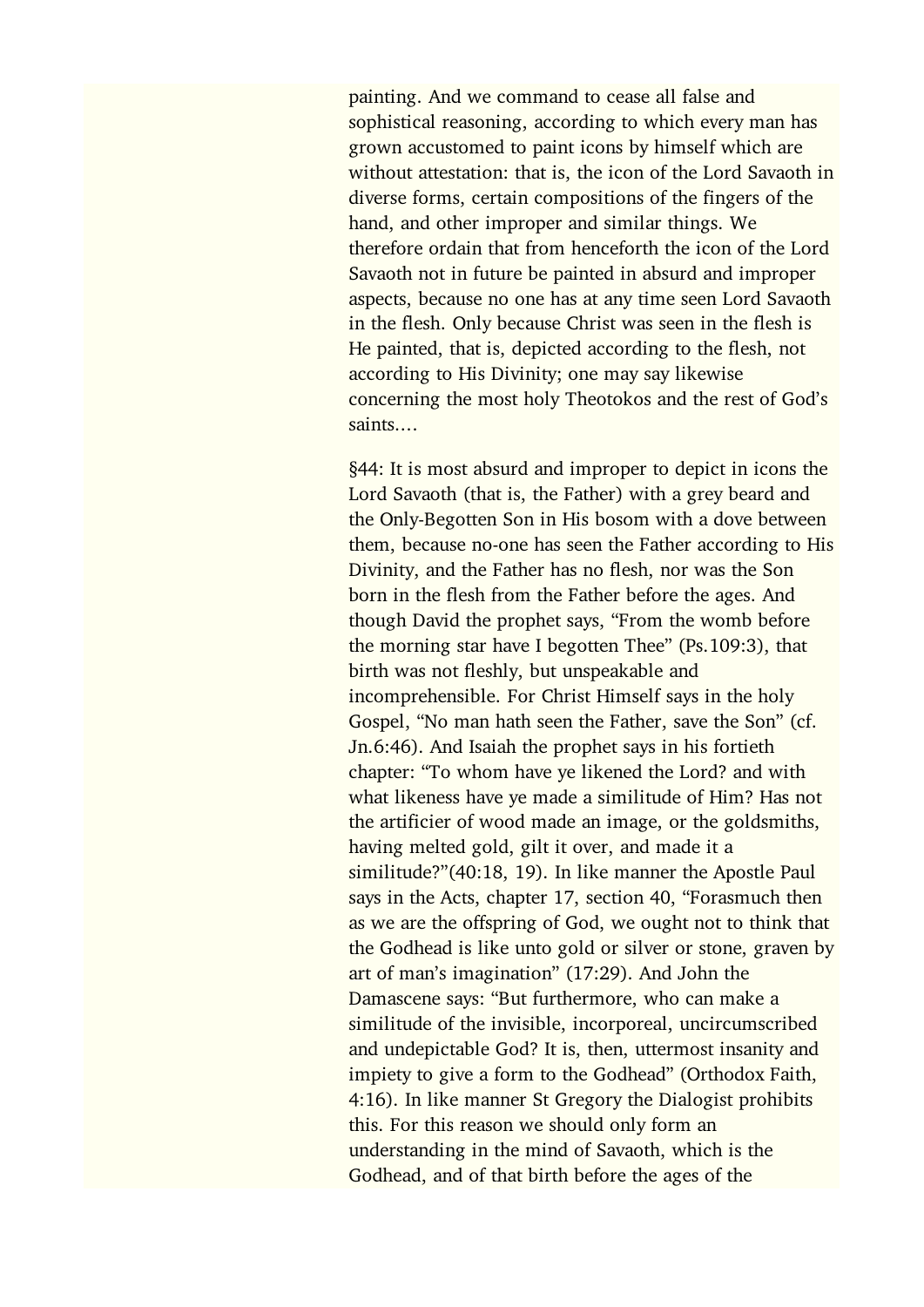Only-Begotten-Son from the Father, but we should never, in any wise depict these in icons, for this, indeed, is impossible. And the Holy Spirit is not in essence a dove, but in essence He is God, and "No man hath seen God," as John the Theologian and Evangelist bears witness (1:18) and this is so even though, at the Jordan at Christ's holy Baptism the Holy Spirit appeared in the likeness of a dove. For this reason, it is fitting on this occasion only to depict the Holy Spirit in the likeness of a dove. But in any other place those who have intelligence will not depict the Holy Spirit in the likeness of a dove. For on Mount Tabor, He appeared as a cloud and, at another time, in other ways. Furthermore, Savaoth is the name not only of the Father, but of the Holy Trinity. According to Dionysios the Areopagite, Lord Savaoth, translated from the Jewish tongue, means "Lord of Hosts". This Lord of Hosts is the Holy Trinity, Father, Son and Holy Spirit. And although Daniel the prophet says that he beheld the Ancient of Days sitting on a throne, this should not be understood to refer to the Father, but to the Son, Who at His second coming will judge every nation at the dreadful Judgment.

§45: Furthermore in some icons the holy Annunciation, Lord Savaoth is depicted as breathing from His mouth, and that breath goes into the womb of the most holy Theotokos. But who has seen this, or what Holy Scripture bears witness to this, and from whence is this taken? It is obvious that such a practice and other similar ones come from certain sophistical, or rather foolish and mindless men. Therefore we ordain that from henceforth, this senseless and improper iconography must stop. But in the Apocalypse of St John, the Son is to be depicted with white hair on account of those venerable visions which were manifested to the saint in his Apocalypse. The Alpha and Omega the First and the Last is to be understood as the Son Who is the Alpha because of His birth on high, Omega because of His birth below. Therefore, Saint Maximos in his tenth chapter of his commentary on the Areopagite says that the Lord is both white-haired and youthful: "The Lord is described sometimes as whitehaired, sometimes as youthful, even as it is written: 'Jesus Christ the same yesterday, today, and unto the ages' (Heb. 13:8), for today is younger than yesterday." (32)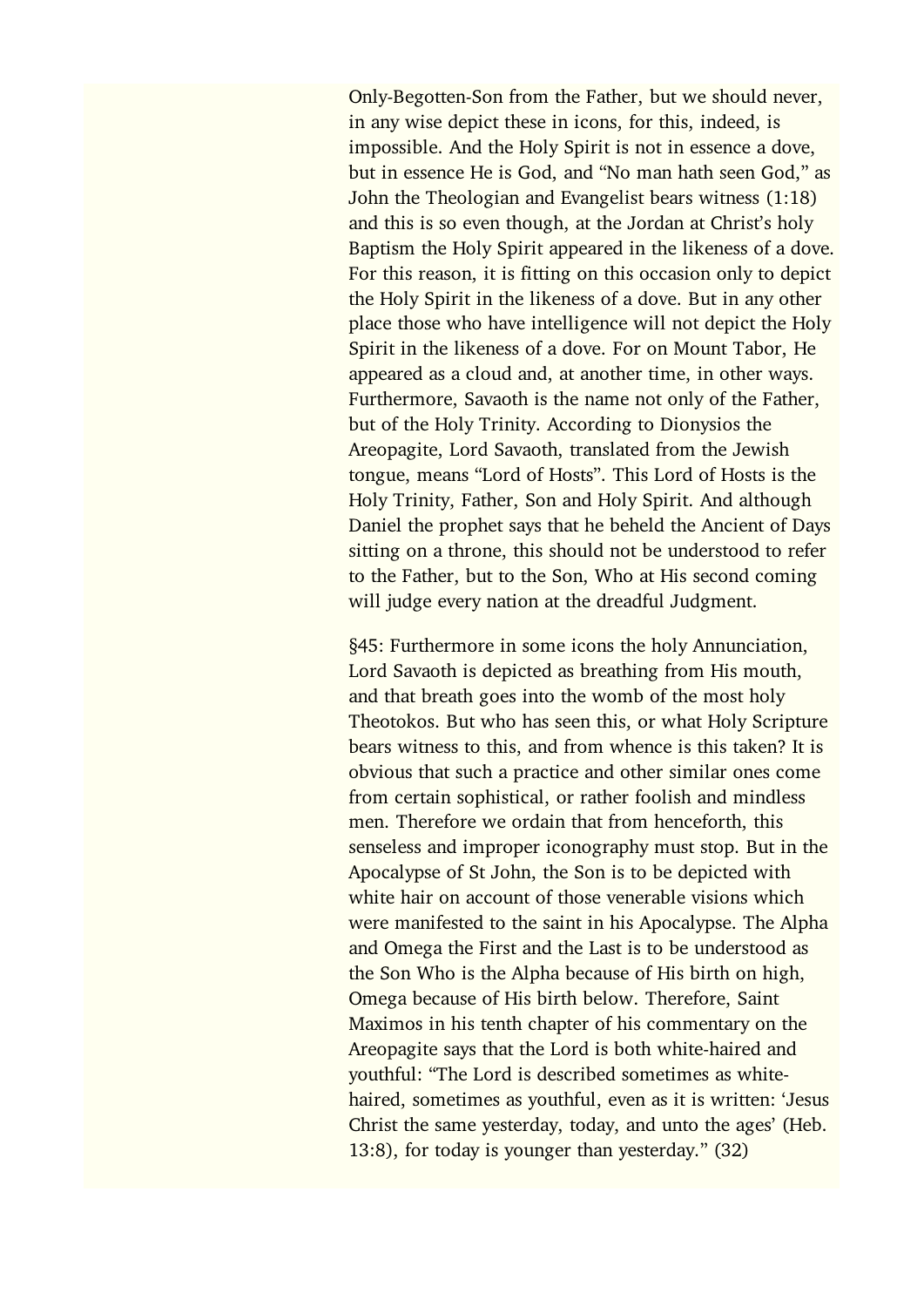Therefore, the answer to the above question is that these erroneous representations came not from Orthodox sources, but from the heretical West, as it is stated in the above documents. Indeed, when these depictions became wide spread in Orthodox countries, the clergy had to take action to stop their dissemination.

#### Conclusion

Thus, from the above precise inquiry and the answers given by the Holy Fathers and Synods of the whole Church the reader now knows where the truth lies. Let us sum up what we have learned above: No one has ever seen the Father, nor can the naked Divinity be seen, but only insofar as One of the Trinity took flesh can God be seen in that flesh; the visions of God seen by the saints whether in the Old Testament or the New Testament are visions of the Son of God as He would in the future appear incarnate or had already appeared incarnate, the precise details being tailored to the message the Lord wished to convey by His appearance; the so-called icons of the Trinity or of God the Father or other similar attempts at depicting the undepictible and invisible Divinity are not Orthodox, but are alien to the Apostolic, Patristic, and Conciliar tradition of the Universal Church of Christ; and such false icons as exist scattered among Orthodox peoples have been received from the heterodox Latins or Germans via incompetent, ignorant iconographers who copied them, contrary to the Church's expressed prohibition of this.

So let us come now to practical conclusions: here is the crux of the matter – one should choose between following the tradition of the Universal Church which never accepted and always rejected such falsely-called 'icons' as impious and unorthodox, or to follow the personal tradition of certain individuals who transgressed that tradition out of ignorance or misunderstanding or willfulness. Certainly, the tradition may be that of generations in one's family, but it is a choice between one's grandmother's tradition and the Apostles' tradition. The tradition of these falsely-called icons, we have shown, dates back no more than a few centuries and that only among certain persons who acted thus in ignorance, indifference or defiance of the explicit decrees of the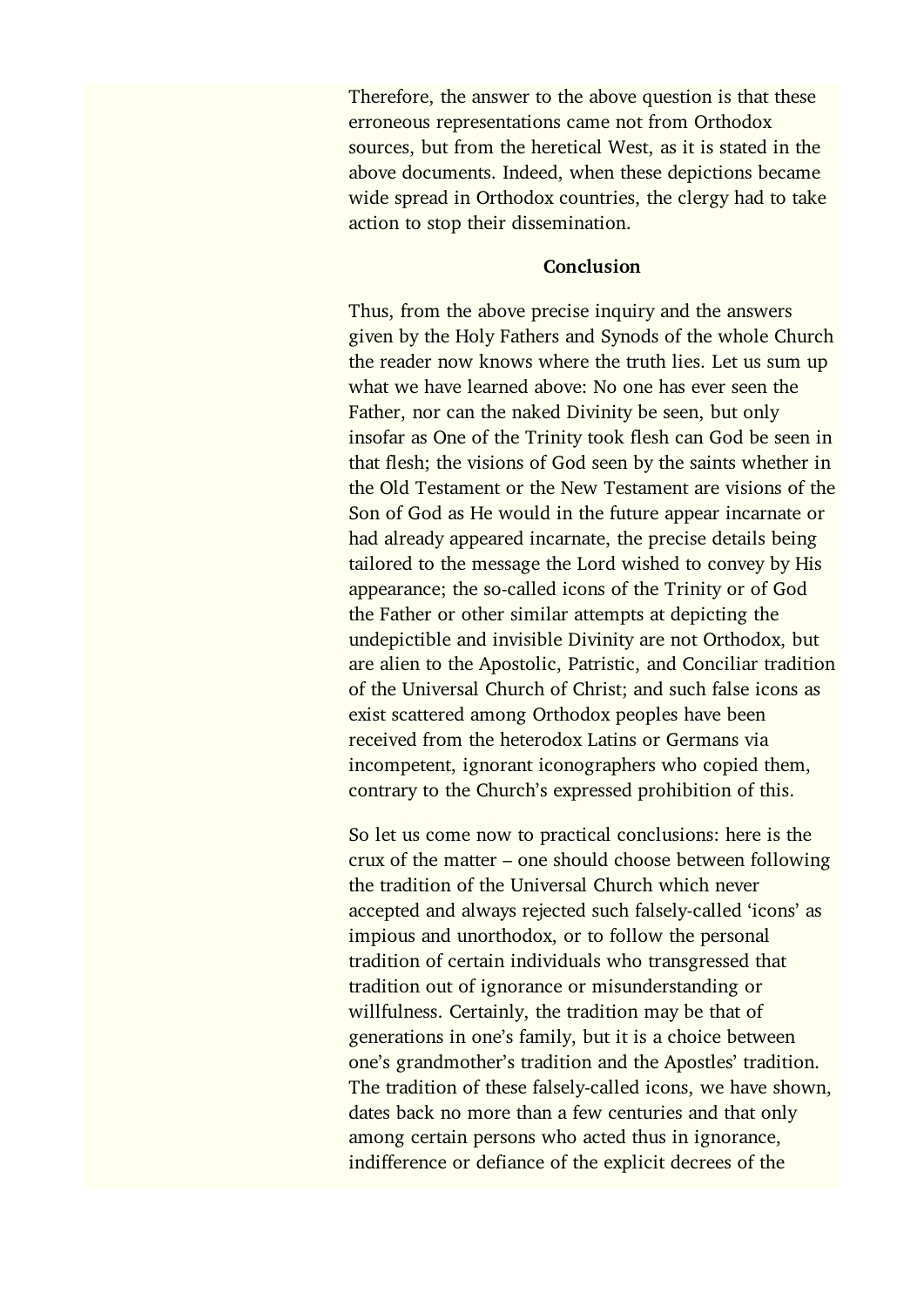Church authorities and saints. We should not assume that if a saint venerated or had an erroneously depicted icon, that the saint approved of it, and that therefore, it is appropriate to accept this depiction as correct. The prohibition against such icons dates back to the beginning, to Moses and the other Prophets and the Holy Spirit Who spoke through them, to the Lord Jesus Christ Himself, and His Apostles.

#### **Endnotes**

(1)  $7<sup>th</sup>$  Ecumenical Council; quoted in: Grumel, V., "Images (Cult des)", Dictionnaire de Theologie Catholique, 7,1, Letouzy et Ane, Paris, 1927, p.839; as reproduced in: Bigham, Fr. Stephen, The Image of God the Father in Orthodox Theology and Iconography and Other Studies, Torrence, CA: Oakwood Publications, 1995, p. 34.

(2) see Endnote #5.

(3) St. Germanos of Constantinople, quoted in: Grumel, V., "Images (Cult des)", Dictionnaire de Theologie Catholique, 7,1, Letouzy et Ane, Paris, 1927, p.838, as reproduced in: Bigham, Fr. Stephen, The Image of God the Father in Orthodox Theology and Iconography and Other Studies, Torrence, CA: Oakwood Publications, 1995, pp.27-28.

(4) St. John of Damascus, Fountain of Knowledge, Vol. III: An Exact Exposition of the Orthodox Faith, IV:16.

(5) St. Pope Gregory II of Rome,  $1<sup>st</sup>$  Epistle on the Holy Icons to Emperor Leo the Isaurian, the Iconoclast, in reply to the demand of the same Emperor that the Pope endorse Iconoclasm and condemn Icon-veneration as idolatry. Here is the Greek text found in Mansi, Acta Concilia, vol. 13:

(Dia ti ton Patera tou Kuriou Ihsou Cristou ouc istoroumen kai zwgrafoumen; epeidh ouk oidamen, tis estin, tou Qeou fusin adunaton istorhsai kai zwgrafhsai. kai ei eqeasameqa kai egnorisamen, kaqws ton uion autou, kakeinon an istorhsai kai zwgrafhsai, kai ina kakeinou ton carakthra eidwlon apokalhs.)"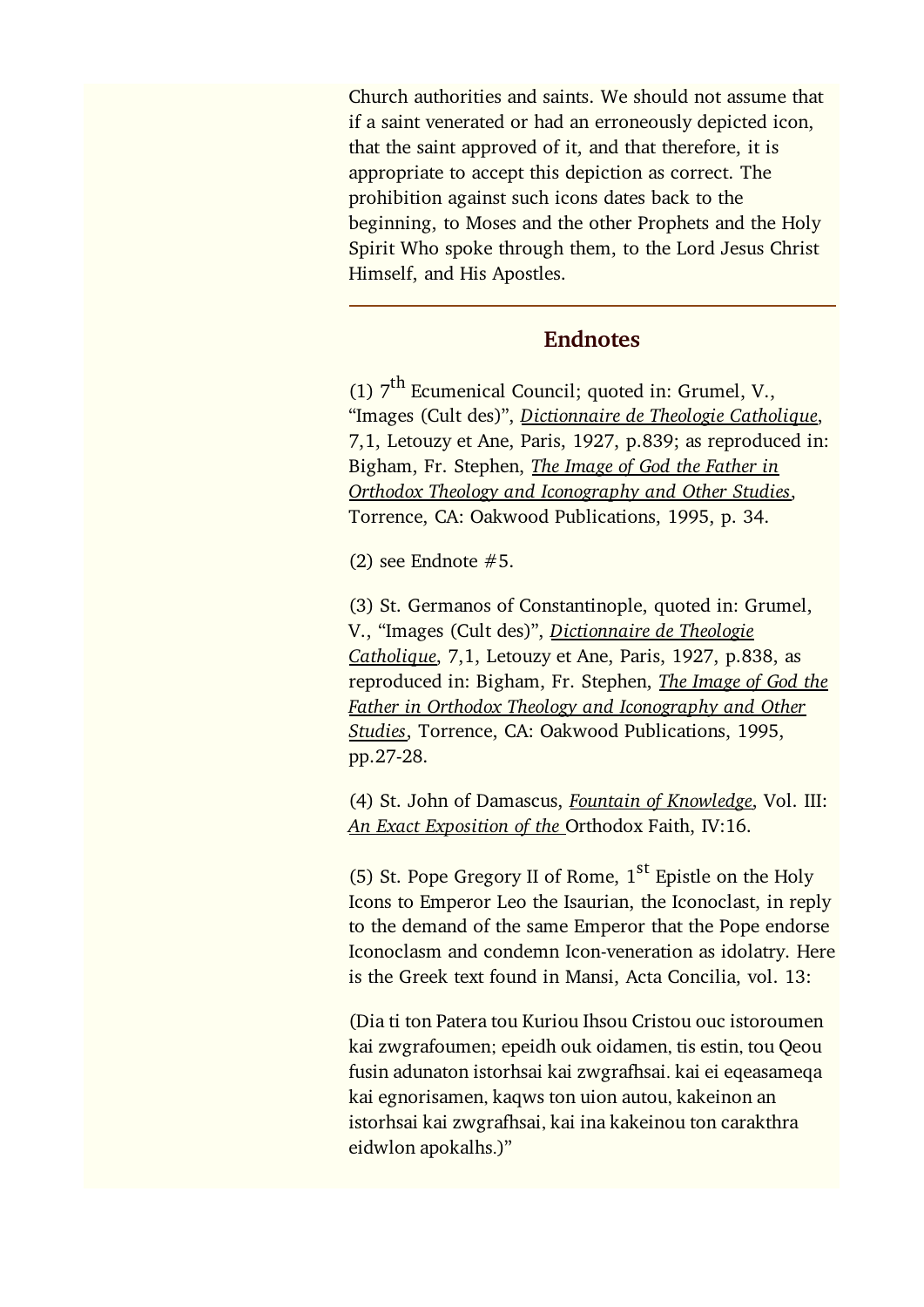(Author's Note: This letter of St. Pope Gregory II was endorsed by the Holy Fathers of the  $7<sup>th</sup>$  Ecumenical Council and entered into the Acts of the same Council, where it is to be found; see the Greek text, reproduced above, found in Mansi's published collection of the Acts of the Councils, volume 13. Consequently, the Apostolic and Patristic teaching that God the Father is not portrayable in icons is again confirmed to be the teaching of the Church and must be heeded and obeyed, according to the word of the Lord [cf. Matt. 18:17]. This also shows that it was not the practice, nor was it permitted by the Church in ancient times to paint the pseudo-icons of God the Father.)

(6) St. Theodore the Studite, Refutation 3, Ch. 2, Sec. 3 P.G. 99, col. 417C; cited in Ouspensky, The Meaning of Icons, pp. 33-34.

(7) St. Justin Martyr, Dialogue with Tryphon the Jew, Ch. LX (60) -- LXI (61).

(8) St. John Chrysostom, Discourses Against the Anomeans, Homily V:5.

(9) St. Ambrose of Milan, Exposition of the Holy Gospel According to St. Luke, Bk. I:25.

(10) St. John of Damascus, "Concerning Icons", 3rd Sermon, P.G. 85:1380A.

(11) St. Irenaeus of Lyons, Against Heresies, or A Refutation of Knowledge-Falsely-Called, IV:XX:9-10.

(12) St. Irenaeus of Lyons, Proof of the Apostolic Preaching, § 45, in Ancient Christian Writers, 16:77.

(13) St. Cyril of Jerusalem, Catechetical Lectures, Lecture XII, P.G. 33:669A, 681A.

(14) St. Hilary of Poitiers, On the Holy Trinity, Bk. V:31-34.

(15) Matins of the Feast of the Meeting of Our Lord, "Fifth Canticle".

(16) Compline of the Forefeast of the Nativity of Christ, "Third Canticle".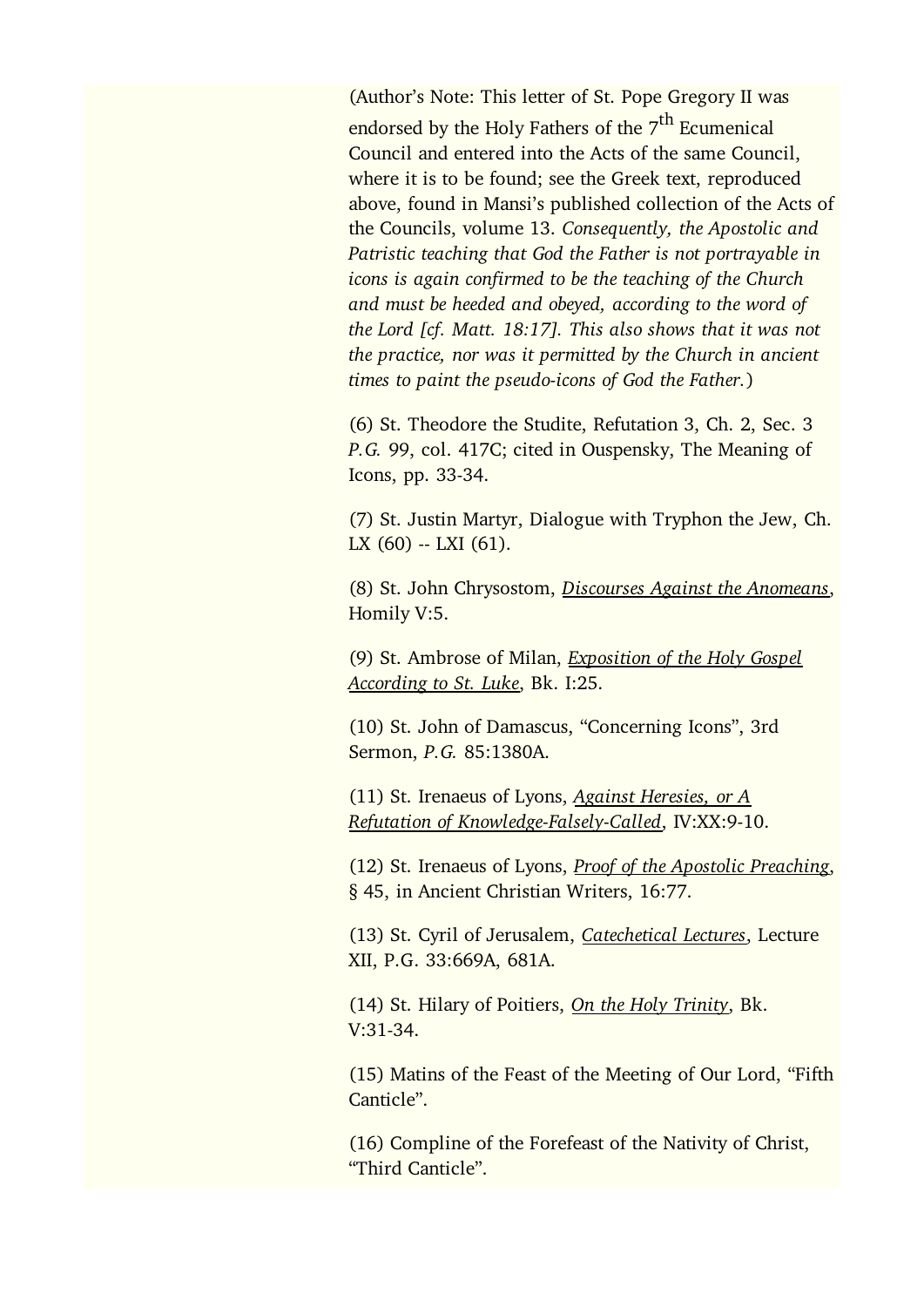(17) Forefeast of the Theophany of Our Lord, "Third Canticle".

(18) Compline of the Forefeast of the Nativity of Christ, "Ninth Canticle".

(19) Great Vespers of the Feast of the Meeting of Our Lord, "Stichera".

(20) Great Vespers of the Feast of the Transfiguration of Our Lord, "Aposticha".

(21) Lity of the Feast of the Meeting of Our Lord.

(22) Matins of the Fifth Sunday of the Great Fast (Great Lent), "Ninth Ode".

(23) St. Hilary of Poitiers, On the Holy Trinity, Bk. IV:25-29.

(24) St. Gregory of Nyssa, Homilies on the Beatitudes, Homily 6, "Blessed Are the Pure in Heart."

(25) St. Ambrose of Milan, Exposition of the Holy Gospel According to St. Luke, Bk. I:25-26.

(26) St. John Chrysostom, Homily 59 on St. Matthew.

(27) St. Gregory of Nyssa, "On the Holy Trinity", Nicene and Post-Nicene Fathers set, Series 2, vol.V, p.329.

(28) St. Irenaeus, Against Heresies, or a Refutation of Knowledge-Falsely-Called, V:XVI:2 and IV:VI:6; cf. St. Irenaeus of Lyons, Demonstration of the Apostolic Preaching, 22.

(29) Decree of the Holy Synod of Constantinople, 1776; as reproduced in: Bigham, Fr. Stephen, The Image of God the Father in Orthodox Theology and Iconography and Other Studies, Torrence, CA: Oakwood Publications, 1995, p.146.

(30) Special Decree of the Holy Synod of the Russian Church, May 21, 1722; as reproduced in: Bigham, Fr. Stephen, The Image of God the Father in Orthodox Theology and Iconography and Other Studies, Torrence, CA: Oakwood Publications, 1995, p.144.